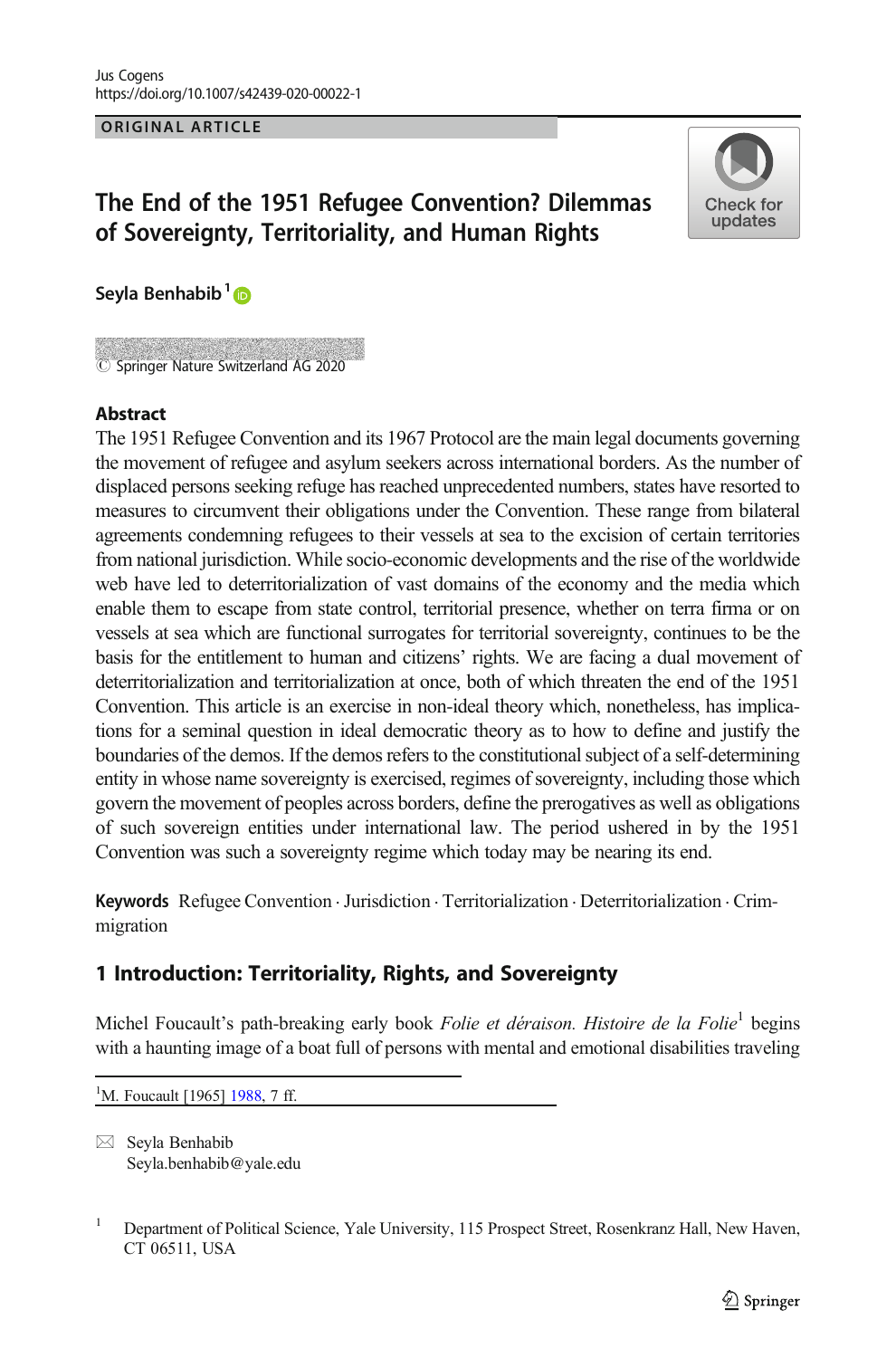the waterways of Europe without being permitted to disembark at any port. Whereas the medieval villages of old Europe had their town fools—madmen and women who roamed freely and were quasi-permanent fixtures of the landscape—modernity distinguishes those who are fully rational and able-bodied from those whom society considers useless human waste and refuse, condemned to roam the waterways until death or illness removes them.

It is more than ironic—almost tragic—that the second decade of the twenty-first century presents us once more with many cases of maritime vessels that are condemned—even if very briefly—to roam the seas or wait at ports without being able to disembark. Unlike the wandering vessels that Foucault describes, these rubber dinghies and makeshift boats stranded in the Mediterranean carry people of diverse abilities and disabilities—all equally condemned at sea. The Mediterranean has now become a sea of death. In 2015, the Italian Maritime Rescue Coordination Centre saved around 150,000 people and 3771 deaths were registered. After the Save and Rescue operation of the Italian coast guard ceased, in 2016, the number of arrivals topped 363,348 while deaths increased to 5079.<sup>2</sup> Two years later, during the summer of 2018, a ship of refugees—the Aquarius—sailing from the coast of Africa with 629 people on board, including 123 minors traveling alone, 11 children, and seven pregnant women, stood at the center of the European refugee crisis. Denied admission to Italy by Interior Minister Matteo Salvini of the anti-immigrant and neo-fascist party, Liga Nord, the Aquarius drifted around the seas for days and was eventually granted permission to disembark at the port of Valencia by Spain's newly elected socialist government.<sup>3</sup>

With the global pandemic caused by the COVID-19 virus, a new kind of refugee is emerging; unlike the passengers of the Aquarius who were deterred from disembarking because they were poor, black, brown, and undocumented, these passengers were either ill or possibly infected with the virus and needed to be quarantined. Moored for days in front of the port of Oakland, California, the US citizens of the luxury cruise ship, Grand Princess, found little sympathy from President Trump and were eventually evacuated to military bases upon the orders of the Governor of California and the mayor of Oakland.<sup>4</sup> There was widespread resistance to their touching ground from the local population; what happened to the ship's crew, the cooks, waiters, cleaning personnel, and maids, many of whom were from third-world countries and who also may have been infected, we do not know and hardly seem to care.

The demented and mentally ill of early modernity, the refugees and asylum seekers from Africa asking for hospitality in Europe, and US citizens, affluent and materially secure enough to

 $\frac{2}{2}$  Cited in I. Mann [2018](#page-23-0), n104, the figures collected by the International Organization for Migration. See also J. DeParle 2017, 31–36.

 $3$  Such encounters at sea take place under the aegis of international law, 1982 United Nations Convention on the Law of the Sea (UNCLOS). [https://www.un.org/depts/los/convention\\_agreements/texts/unclos/unclos\\_e.pdf](https://www.un.org/depts/los/convention_agreements/texts/unclos/unclos_e.pdf); Article 98), Duty to Render Assistance.

The sea captain who is on international waters has an obligation to accept these individuals on board (as long as this can be done without great danger to the vessel) and bring them to safety ashore to some country where they can place their requests for asylum. If the refugee vessels encounter ships sailing on designated national waters, carrying the flag of a national government, there is an obligation to bring the refugees ashore to be placed under the jurisdiction of that particular national government, which is then obliged to process their asylum applications in accordance with international law. In the case of *Aquarius*, this would have been Italy, which rescinded its obligations under international and EU law and was subsequently condemned by the Italian High Court as well as the European Court of Human Rights. See also German Law Journal [\(2020\)](#page-23-0) special issue Border Justice: Migration and Accountability for Human Rights Violations, vol. 21, No. 3.

The Aquarius affair was preceded by an interception at sea by the Libyan coastguard under a bilateral agreement with the Italian government of a humanitarian rescue operation on November 6, 2017 which led to the death of at least 20 migrants. See C. Heller, L. Pezzani, I. Mann, V. Moreno-Lax, E. Weizman [2018.](#page-23-0) <sup>4</sup> See T. Sanchez, J. King, L. Hernández, M. Cabanatuan [2020.](#page-22-0)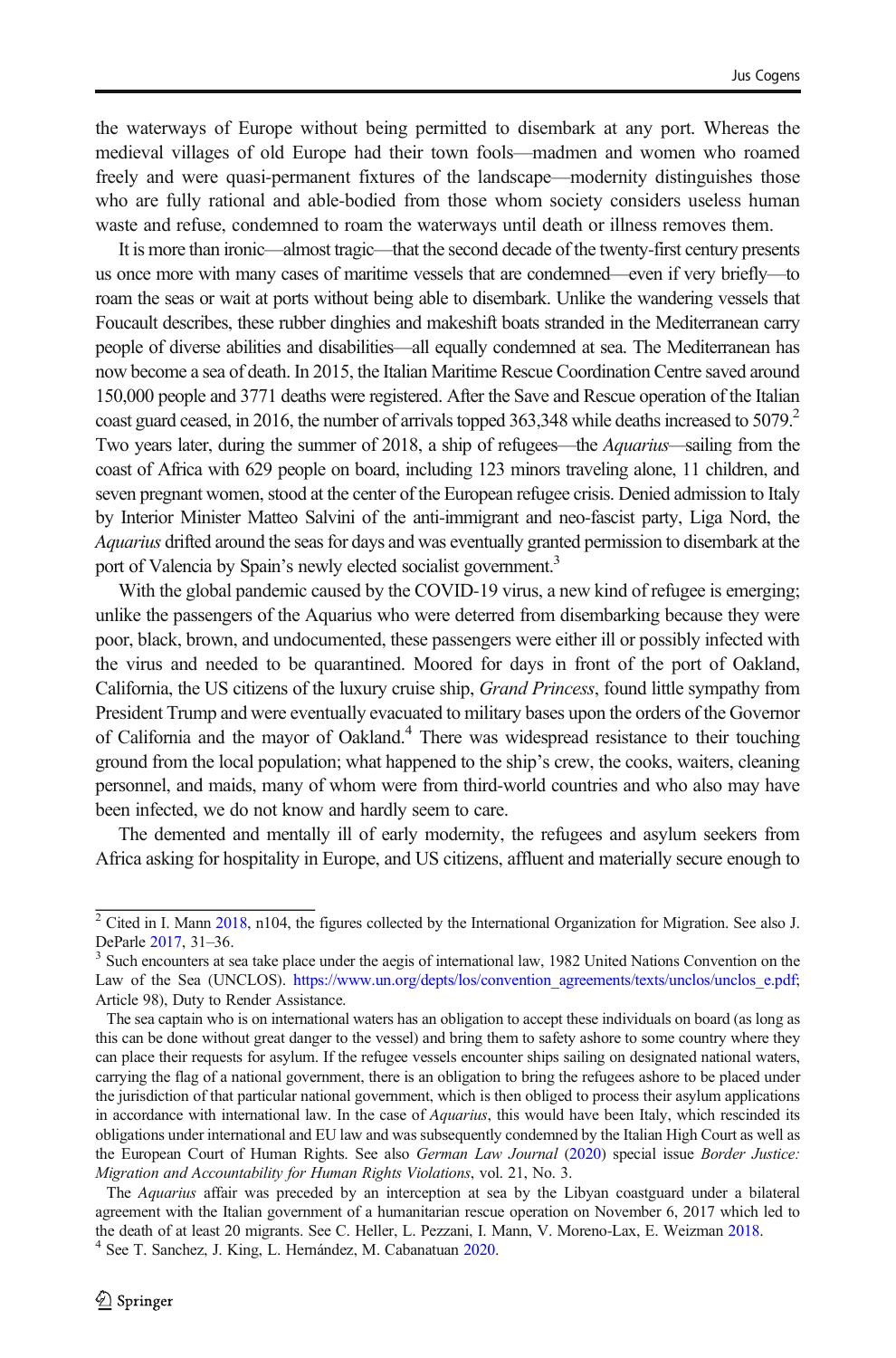afford a Mexican cruise but who were potential victims of a virus, are united through the fact that for various reasons they are not permitted onto the territories of states and their rights as human beings as well as citizens are imbricated with their territorial presence in complex ways. Although it would be anachronistic to speak of human rights in the period which Foucault was discussing, it must not be forgotten that this period is also the beginning of the doctrine of natural rights, that is, those rights which "children, fools, and madmen" <sup>5</sup> (Hobbes) were not entitled to.

The use of territorial exclusion to deny rights is one of the reflex mechanisms of the modern statal imaginary<sup>6</sup>: the deep-seated fear of the outsider and the stranger as an invisible threat, as a potential carrier of disease and danger is so embedded in the imaginary of the modern state that even without any proof that asylum seekers and non-citizen foreigners were potential carriers of the COVID-19 or were even infected by it, in the Spring of 2020, one state after another closed its borders to them.<sup>7</sup> Not only was travel between the USA and Europe suspended for all non-citizens, but the European Union followed suit by shutting its outside borders to all non-EU citizens, while leaving movement across the Schengen borders to the discretion of individual states.<sup>8</sup>

The tightening of the distinction between the citizen and the non-citizen has implications for the lives of those already inside a country and not simply for those on the other side of the border.<sup>9</sup> The USA, long considered a country of immigrants and proud of offering refuge to "huddled masses" coming to its shores, in recent years has intensified the othering and criminalization of migrants as well as refugees.<sup>10</sup> There is firm evidence that recent US actions and policies along the US-Mexico border violate the principle of "non-refoulement" of the 1951 Geneva Convention incorporated into US law through the Immigration and Nationality Act.<sup>11</sup>

In "The End of Asylum. A Pillar of the Liberal Order is Collapsing – but Does Anyone Care?," Nanjala Nyabola has observed that there is enough blame to go around. "The United States is far from the only country to slam its gates on those fleeing crumbling social, political, and economic systems. Around the world, rich and poor countries alike are pulling up their drawbridges, slashing the number of refugees they are willing to accept, and denying asylum to those who might have been admitted in the past. …In Africa, Asia, and South America, the mood is much the same."<sup>12</sup>

 $5$  T. Hobbes, [1651] [1968](#page-23-0), 216.<br>  $6$  See J.C. Scott [1998](#page-24-0).<br>  $7$  See Z. Kanno-Youngs, M.D. Shear, M. Haberman [2020](#page-23-0).<br>  $8$  According to the Schengen accords, internal borders and controls were eliminated among the member cou of the European Union. Today the Schengen Area encompasses most EU States, except for Bulgaria, Croatia, Cyprus, Ireland, and Romania. However, Bulgaria, Croatia, and Romania are currently in the process of joining the Schengen Area. Of non-EU States, Iceland, Norway, Switzerland, and Liechtenstein have joined the Schengen Area. See web page "Schengen Area," European Commission, Migration and Home Affairs 2016.<br><sup>9</sup> See Department of Homeland Security, et al. v. New York, et al., on Application for Stay, 589 U.S. [\(2020\)](#page-24-0), No.

<sup>19</sup>A785, denying the application for permanent residency of those legally in the US if they were also to apply for medical, food, or housing assistance.

<sup>&</sup>lt;sup>10</sup> The USA still leads the world's migration statistics with 50 million, constituting more than 15% of the US population. See "International Migration Report 2017: Highlights," report no. ST/ESA/SER.A/404, [2017.](#page-25-0) For an analysis of developments leading to securitization and criminalization of migratory movements even before the advent of the Trump regime, see J. Resnik [2016](#page-24-0), 117–159. See S. Ghosh [2020](#page-25-0) for the historical interdependence of detention and interdiction measures. See also, M. Mittelstadt, D. Meissner, and M. Chishti [2011](#page-23-0).<br><sup>11</sup> See Al Otro Lado v. John H. Kelley, et seq., Complaint for Injunctive and Declaratory Relief, Case No. 2:17-

cv-511, [\(2017](#page-24-0)); Al Otro Lado v. Nielson, et. seq., Second Amended Complaint for Injunctive and Declaratory Relief, Case No. 3:17-cv-02366-BAS-KSC, [\(2018\)](#page-24-0). Many thanks to Professor Elora Mukherjee for alerting me to this case. See section 5 for an extensive discussion.

 $12$  Nyabola [2019.](#page-23-0)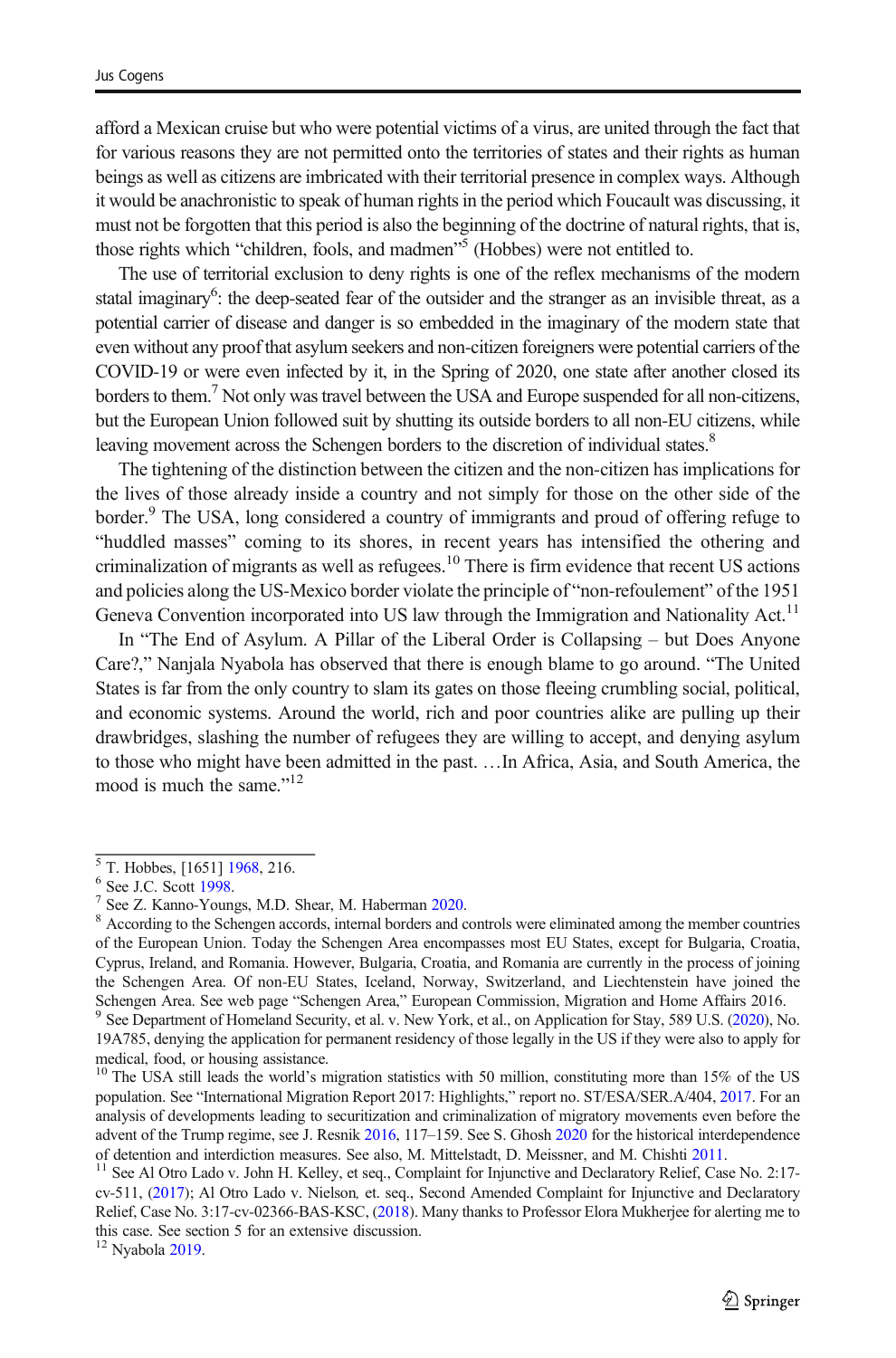Taken together, these developments undermine the 1951 Refugee Convention, and with it, the balance between territorial sovereignty and respect for human and citizens' rights upon which the post-WW II regime of statal sovereignty rested.<sup>13</sup> This is happening at a time when the number of forcibly displaced persons worldwide stands at an all-time high with 70.8 million people at the end of 2019. Among displaced persons, only those who cross internationally recognized borders are called "refugees." The UNHCR classifies 41.3 million as internally displaced persons; 25.9 million are refugees, among whom 5.5 million stand under UNRWA's (United Nations Relief and Works Agency for Palestine Refugees in the Near East) mandate; and  $3.5$  million are asylum seekers.<sup>14</sup>

Refugees, asylees, I.D.P's (internally displaced persons), P.R.S.'s (those in protracted refugee situations who are long-term residents of refugee camps), and stateless persons are categories of human beings created by an international state system in turmoil and are subject to a special kind of precarious existence; they have become *metaphors* as well as *symptoms* of a deeper malaise in the politics of late modernity.<sup>15</sup> I will characterize this malaise as originating with the dual commitments of the post-WW II state system to respect the territorially circumscribed sovereign jurisdiction of equal and independent political units, on the one hand, and the internationalization of human rights, on the other. It is my thesis that while socio-economic developments and the rise of the worldwide web have led to deterritorialization of vast domains of the economy and the media which enable them to escape from state control, territorial presence, whether on *terra firma* or on vessels at sea which are functional surrogates for territorial sovereignty, continues to be the basis for the entitlement to human and citizens' rights. We are facing a dual movement of deterritorialization and territorialization at once.

The internationalization of human rights has been spurred in large part by a growing recognition of the limits of territorial sovereignty in a globalizing world. This takes two main forms: First, the internationalization of human rights emerges as a response to the insights gained from the horrors of the twentieth century when human rights remained merely the rights of citizens. Second, this is also accelerated by various material forces of globalization that enable the digitization of the economy through the rise of mass-scale digital communications technologies (including the internet) that are not easily amenable to state control. Even under these conditions, states are increasingly implementing *deterritorialization* tactics to avoid triggering international human rights obligations (including excising land in an attempt to shrink territorial jurisdiction. See Section [4](#page-12-0) below). The irony here is that these deterritorialization tactics are also allowing states to preserve and reinvent territorial sovereignty. Put differently, precisely what seems to be the most menacing to territorial sovereignty—deterritorialization—is emerging as the latest strategy by which territorial sovereignty is being reasserted against the internationalization of human rights. This gives rise to certain pathologies of the state system, most poignantly and tragically reflected in the predicament of the refugee population of our times.

I begin with a brief discussion of the antinomy between human rights and territorialization in the work of Hannah Arendt and Louis Henkin (2). I then proceed to an analysis of the 1951

<sup>&</sup>lt;sup>13</sup> This regime of sovereignty never included the colonies and dependent territories of this period, some of which remained under the UN mandate regime of partial or dependent sovereignties until the 1960's. For a critique, see<br>A. Anghie 2005.<br><sup>14</sup> In: "Global Trandat Forced Digular sources". 2010, 2010

<sup>&</sup>lt;sup>14</sup> In: "Global Trends: Forced Displacement in 2018" 2018.<br><sup>15</sup> See G. Agamben [1998](#page-22-0); J. Butler [2004](#page-23-0). See also J. Rancière 2004, in which Rancière argues against constructions of the refugee as an "abject" subject of pity and humanitarian assistance, emphasizing refugees' political agency and initiative.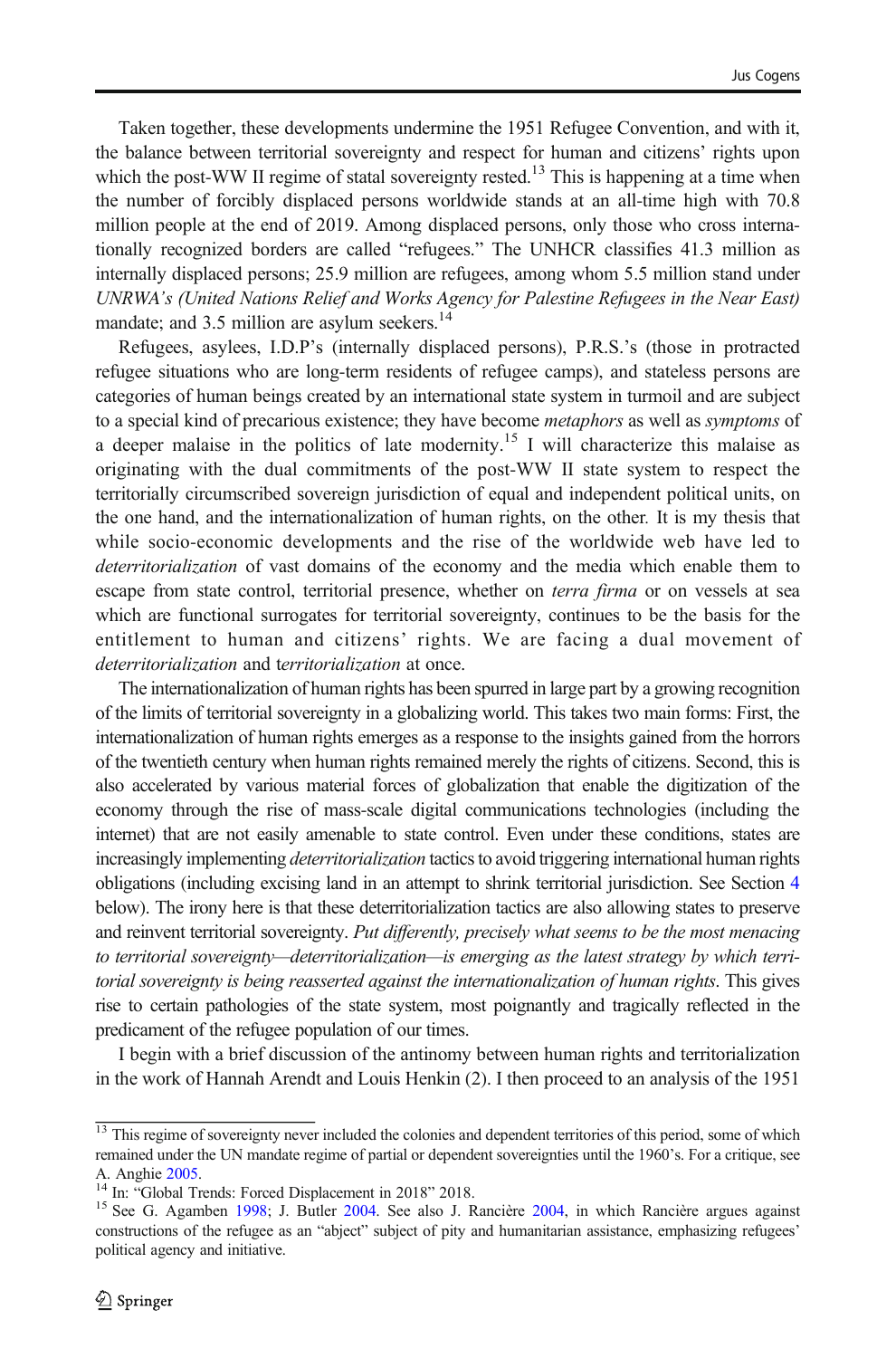<span id="page-4-0"></span>Refugee Convention<sup>16</sup> at the level of legal doctrine and discuss some of the difficulties of interpretation as well as implementation the Convention faces more than half century since its formulation (3). Part 4 then focuses on recent state practices which are basically subverting their obligations under the Convention. Part 5 turns to US policies that threaten compliance with domestic law as well as the 1951 Convention. In Part 6, I consider normative questions in the political philosophy of the modern state concerning the "boundaries of the demos" and distinguish three sovereignty regimes: liberal nationalism, liberal internationalism, and cosmopolitanism. I conclude that only the cosmopolitan position can balance the dual claims of territorial sovereignty and international human rights, including refugee rights. Liberal nationalism and liberal internationalism are not to be rejected in toto, but I argue that only a differentiated cosmopolitan position can integrate their insights into a viable vision for the future of the transnational movement of peoples (7).

This article is an exercise in non-ideal theory which has significant implications for a seminal question in ideal democratic theory, namely, how to define and justify the boundaries of the demos.<sup>17</sup> Much recent discussion of the boundaries of the demos takes place via an ideal theory of normative reconstruction with scant attention to legal doctrine and institutions that govern these boundaries. But migration and refugee law, and more generally, laws governing transnational movement across borders, are the site at which today's demoi are defining and negotiating their identities as *demoi*. If the *demos* refers to the constitutional subject of a selfdetermining entity in whose name sovereignty is exercised, regimes of sovereignty, including those which govern the movement of peoples across borders, define the prerogatives as well as obligations of such sovereign entities under international law. An analysis of these international law obligations—be they grounded in treaties, in the common law of nations, on *jus* cogens norms or upon multilateral human rights covenants—can shed light on the legal limits of sovereign self-determination and the reconstitution of the *demoi*. Reconceptualizing sovereignty as a regime of global interdependence is the first step in this process.

#### 2 Brief Historical Excursus: Hannah Arendt and Louis Henkin

As Hannah Arendt anticipated in  $1949$ ,<sup>18</sup> the plight of refugees and stateless peoples reveals a fateful disjunction between so-called human rights—or "the rights of man" in the older locution and the rights of the citizen, between the universal claims to human dignity and equality and the real indignities suffered by people who possess nothing but their human rights and who have lost membership in some political community. In an article written for the journal, Die Wandlung, and in part later reproduced in *The Origins of Totalitarianism*, Arendt argued that there was only one human right, and that was "the right to have rights," to be recognized as a member of an organized political community. The passage from The Origins of Totalitarianism states:

"We become aware of the existence of a right to have rights (and that means to live in a framework where one is judged by one's actions and opinions) and a right to belong to some kind of organized community, only when millions of people emerge who had lost and could not regain these rights because of the new global political situation...the right to have rights, or

<sup>&</sup>lt;sup>16</sup> 1951 Convention relating to the Status of Refugees, adopted July 28, [1951,](#page-25-0) entered into force Apr. 22, 1952, 189 UNTS 137 ("1951 Refugee Convention" hereafter).

<sup>&</sup>lt;sup>17</sup> See A. Abizadeh [2008;](#page-22-0) A. Abizadeh [2012](#page-22-0). <sup>18</sup> H. Arendt [1949.](#page-22-0)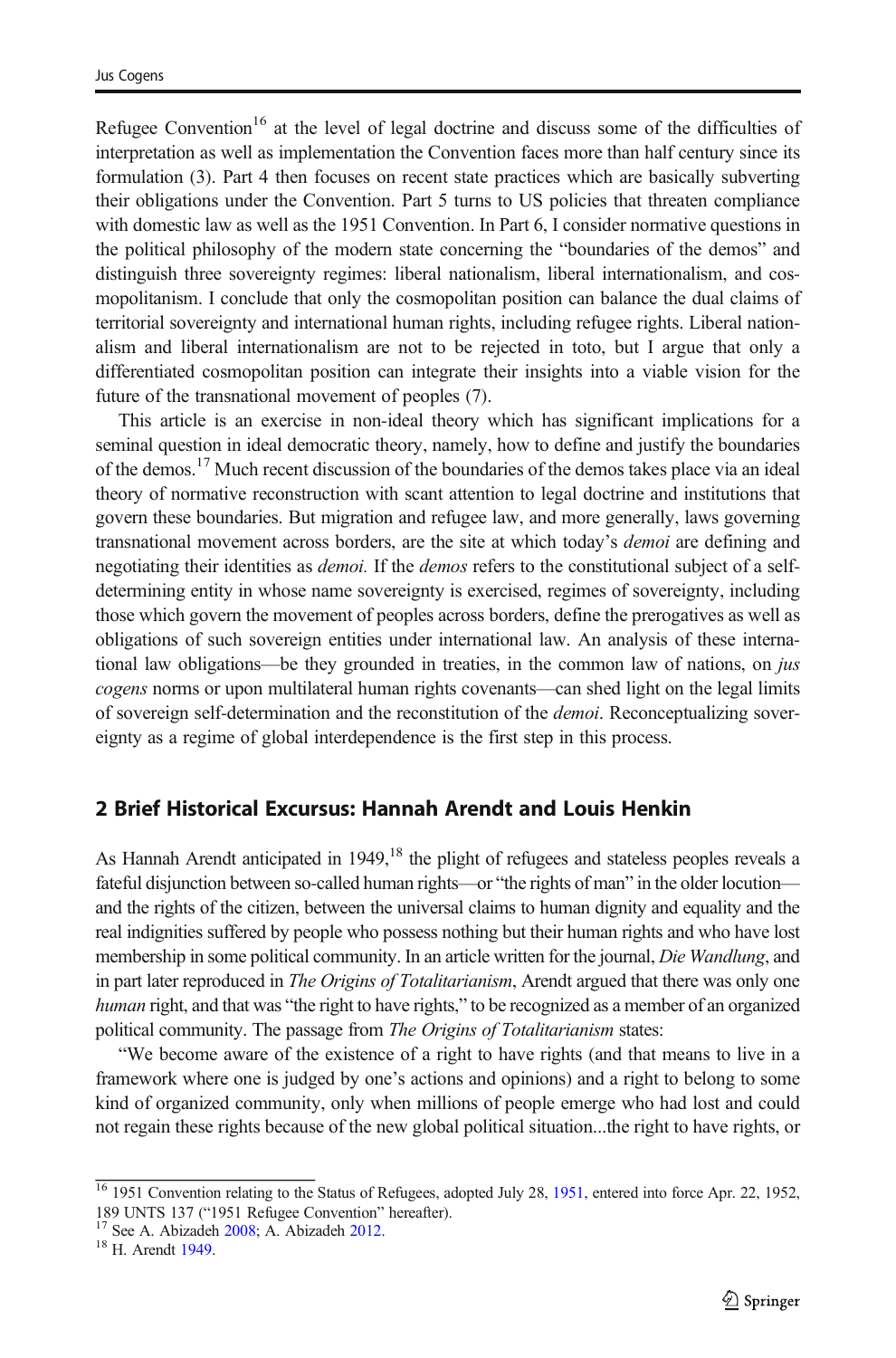the right of every individual to belong to humanity, should be guaranteed by humanity itself. It is by no means certain whether this is possible."<sup>19</sup>

Arendt's phrase has been the subject of extensive commentary in recent years: one set of commentaries focuses on the justification of Arendt's concept of rights, the relation between moral and legal rights, as well as international human rights and citizens' rights, while a second set discusses the "right to have rights" in terms of its implications for the plight of the stateless, the refugee, the asylum seeker, and displaced persons.<sup>20</sup>

Considered from the historical standpoint of the development of refugee rights, Arendt's [1949](#page-22-0) essay confuses the refugee with the stateless person. "The post-war expression of 'displaced persons,'" she writes, "has been expressly invented in order to make disappear from the world the disturbing fact of 'statelessness' by ignoring it."<sup>21</sup>Arendt was not right on the connection between statelessness and displaced persons: not all displaced persons, whether in their own countries or across international borders, are stateless. At the time Arendt wrote, the predominant discussion was around the stateless or, in Paul Weiss's words, those without "diplomatic protection" and "refugees without 'international protection.'" Refugees may be stateless or not. According to Weiss, "It is not their nationality status but the absence of protection by a State which is a determining element of their refugee character. Therefore, in the case of refugees and stateless persons who have been called floatsam, res nullius, a vessel on the open sea not sailing under any flag, it would be more proper to speak of de facto and de jure unprotected persons. Owing to this lack of protection, their situation in customary international law is anomalous."<sup>22</sup>

Whether the 1951 Refugee Convention should have included international legal protection for the stateless was discussed extensively during the preparatory conference, but it was decided that they should be dealt with under a separate treaty. Such protection was subsequently brought into force via the Convention Relating to the Status of Stateless Persons<sup>23</sup> and the Convention on the Reduction of Statelessness.<sup>24</sup>

It is also ironic that at the time of the publication of *The Origins of Totalitarianism* in 1951, Arendt was quite skeptical about the institutions of international law, likening defenders of human rights to those who work in organizations against cruelty toward animals.<sup>25</sup> As I have discussed elsewhere, Arendt's view of international law underwent significant transformations between 1951 and 1963 when she published Eichmann in Jerusalem. By that point she was willing to write that crimes against humanity was not only a moral but also a jurisprudential category.<sup>26</sup>

<sup>&</sup>lt;sup>19</sup> H. Arendt [1967,](#page-22-0) 269-267. First published in London in 1951 as *The Burden of Our Times*. <sup>20</sup> For the first see S. Benhabib [2018,](#page-22-0) 103–115, and for the second, A. Gundogdu [2015;](#page-23-0) A. Kesby [2012;](#page-23-0) A.L. Hirsch, N. Bell, [2017;](#page-23-0) L. Bosniak, [2017.](#page-22-0) See also J.A. \Gordon, [2019,](#page-23-0) 25–29, in which Gordon criticizes Arendt's concept of "statelessness" for failing to take into account the perspective of the Global South.

<sup>&</sup>lt;sup>21</sup> H. Arendt [1949,](#page-22-0) 755.<br><sup>22</sup> P. Weiss [1971](#page-24-0), 35. My emphasis. See also P. Weiss [1954.](#page-24-0)<br><sup>23</sup> Adopted Sept. 28, [1954,](#page-25-0) entered into force Jun. 6, 1960, 360 UNTS 117, with 91 state parties as of 2019 ("1954 Convention on Statelessness" hereafter). <sup>24</sup> Adopted Aug. 30, [1961,](#page-25-0) entered into force Dec. 13, 1975, 989 UNTS 175, with 71 state parties as of 2019

<sup>(&</sup>quot;Reduction of the Stateless Convention" hereafter).<br><sup>25</sup> See H. Arendt [1967,](#page-22-0) 292. Arendt writes: "Even worse was that all societies formed for the protection of the

Rights of Man, all attempts to arrive at a new bill of human rights were sponsored by marginal figures – by a few international jurists without political experience of professional philanthropists supported by the uncertain sentiments of professional idealists. The groups they formed, the declarations they issued, showed an uncanny similarity in language an composition to that of societies for the prevention of cruelty to animals." <sup>26</sup> See S. Benhabib [2011](#page-22-0), 41–57.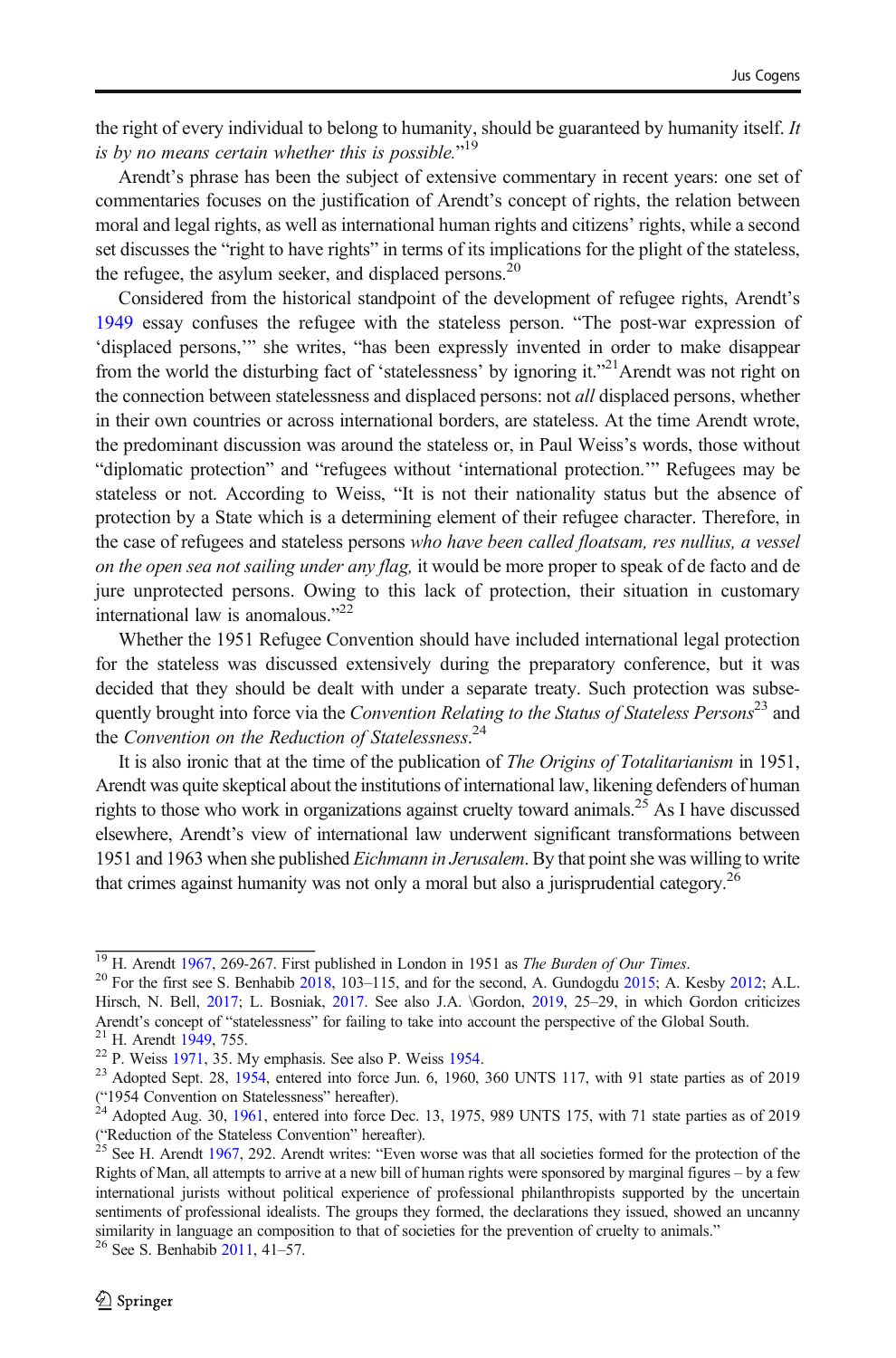Consider now an observation made by Louis Henkin, one of the architects of the liberal international human rights regime in the post-WW II period. Whereas Hannah Arendt rejects sovereignty on the basis of her ontology of the human condition,  $27$  Henkin situates the tensions around this norm in the internal tensions of the sovereignty regime in post-WW II period, and states: "I don't like the "S word." Its birth is illegitimate, and it has not aged well. The meaning of "sovereignty" is confused and its uses are various, some of them unworthy, some even destructive of human values."<sup>28</sup>

Claiming that "the sovereignty of states in international relations is essentially a mistake, an illegitimate offspring," transported into interstate relations from a domestic context, Henkin breaks down sovereignty into three elements: political independence, territorial integrity, and nationality.<sup>29</sup> Each of these elements has changed and is now embedded in a new system of interstate relations. With the end of WW II and the establishment of the United Nations, wars of aggression became illegal.<sup>30</sup> Cooperative institutions of a new world order such as a World Bank and an International Monetary Fund were instituted, all of which are nonetheless "limited by the concept of sovereignty."<sup>31</sup> Political independence and territorial integrity were thus guaranteed by international institutions of the post-WW II period.

The third and most important transformation, in Henkin's view, is the rise of the international human rights movement, to which sovereign states begrudgingly but slowly "accommodated"<sup>32</sup> themselves. Henkin warns against too sanguine a view of this system of international human rights: "Sovereign states accept international human rights standards, if they wish to, when they wish to, to the extent they wish to. They submit to monitoring, to judgments by international human rights courts and commissions, if they wish, to the extent they wish."<sup>33</sup>

 $\frac{27}{27}$  See H. Arendt, [1961] [1993](#page-22-0), 164–165: "The famous sovereignty of political bodies has always been an illusion, which, moreover, can be maintained only by the instruments of violence, that is, with essentially nonpolitical means. Under human conditions, which are determined by the fact that not man but men live on the earth, freedom and sovereignty are so little identical that they cannot even exist simultaneously. Where men wish to be sovereign, as individuals or as organized groups, they must submit to the oppression of the will, be this the individual will with which I force myself, or the "general will" of an organized group. If men wish to be free, it is precisely sovereignty they must renounce."

<sup>&</sup>lt;sup>28</sup> L. Henkin [1999](#page-23-0), 1 29 L. Whether the origins of the concept of "sovereignty" lie in the domestic realm as opposed to  $29$  L. Henkin 1999, 2. Whether the origins of the concept of "sovereignty" lie in the domestic real the public one, is a matter of some contention. Hans Kelsen claims that sovereignty derives from "supranus." Cf. H. Kelsen [1960,](#page-23-0) 627: "The most current of these meanings is, according to the etymological origin of the term that derives from the Latin *supranus*, that of a special quality of the state, the quality of being a supreme power, or supreme order of human behavior."<br><sup>30</sup> United Nations Charter, art. 2, paras 1–4.<br><sup>31</sup> L. Henkin [1999](#page-23-0), 3.<br><sup>32</sup> L. Henkin 1999, 4.<br><sup>33</sup> L. Henkin 1999, 5. In recent years, there has been an intense discussion about what

have on state behavior. We may distinguish among the realist and internationalist positions in this debate. For the first group, see E.A. Posner [2014a](#page-23-0); E.A. Posner [2014b;](#page-23-0) S. Hopgood [2013.](#page-23-0) For the state-realist position, see O. Hathaway [2002](#page-23-0) and O. Hathaway [2007.](#page-23-0) Many other scholars disagree with the realist position, whether statist or not, and argue that human rights treaties do influence state behavior. See B. Simmons [2009](#page-24-0); K. Sikkink [2011](#page-24-0); K. Sikkink [2017](#page-24-0); T. Risse, S.C. Ropp, K. Sikkink (eds) [2013](#page-24-0); C.H. Heyns, F. Viljoen [2002.](#page-23-0) Samuel Moyn has been a skeptic about the significance of the politics of human rights based on his conviction that national sovereignty is essential to human rights practice. See his claim that the history of human rights reveals "the persistence of the nation-state as the aspirational forum for humanity" in S. Moyn [2010,](#page-23-0) 212. I have criticized Moyn's position and his sovereigntist interpretation of human rights, in S. Benhabib [2013](#page-22-0). See also Philip Alston's critique of Moyn's latest book (S. Moyn [2018\)](#page-23-0) in P. Alston [2017.](#page-22-0) Many thanks to the anonymous reader of this journal for reminding me of different voices in this debate.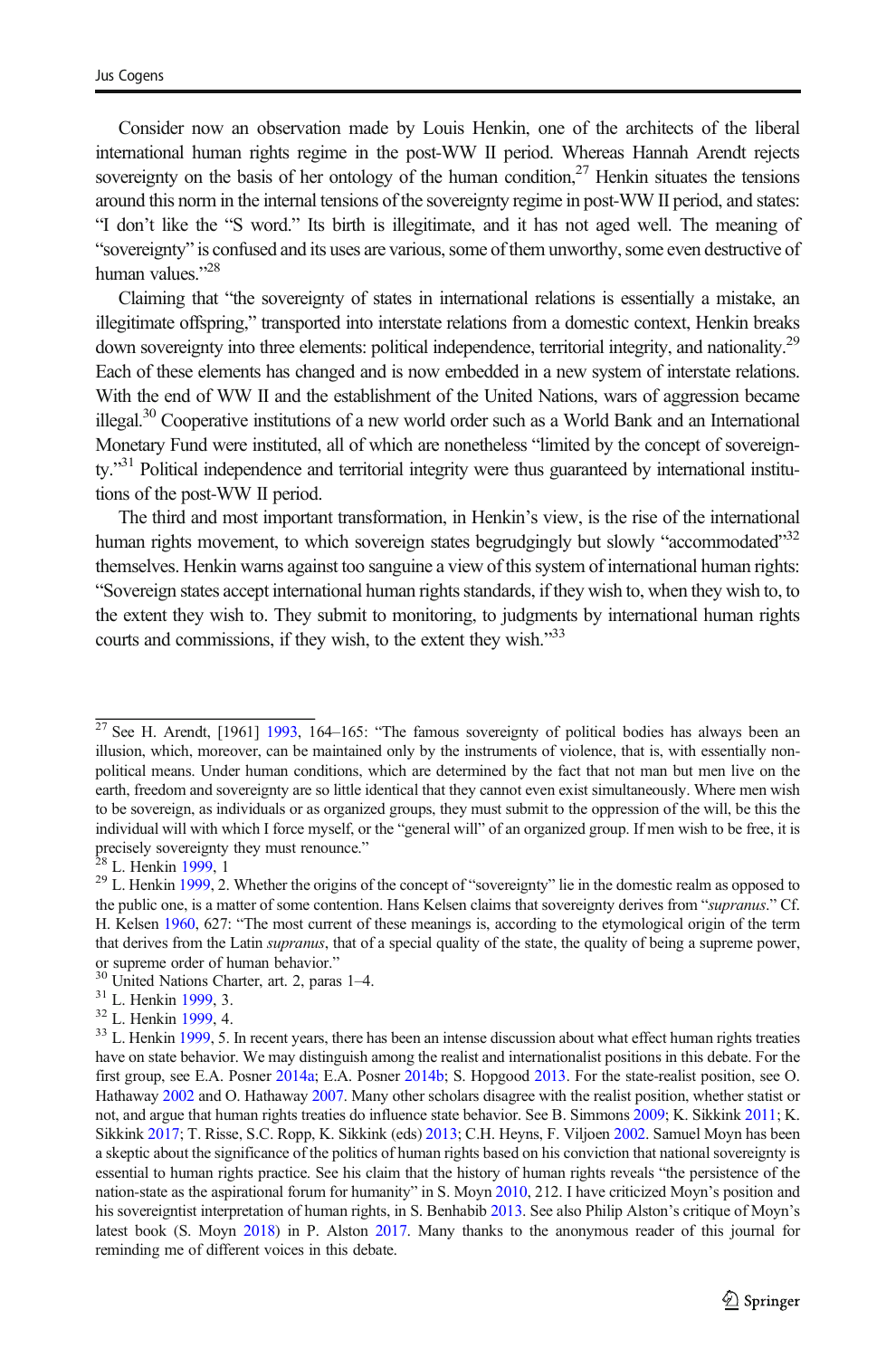With respect to global developments in international markets, cyberspace, and the environment, Henkin asks: *where*, in fact, are these domains and systems located physically,  $34$  and can they be subject to state jurisdiction?<sup>35</sup> But there cannot be an analogous question about the whereabouts of the human person and her body. That is why migrants' and refugees' bodies become the site upon which sovereignty can inscribe itself in a world where controls over money, capital, the cyberspace and the environment are increasingly deterritorialized, abstracted and rendered invisible, fueling anxieties about "losing control."36

The tensions arising from the dualistic commitments of this sovereignty regime to territorial jurisdiction and recognition of international human rights have not been resolved. In fact, a swing of the pendulum toward "the new sovereigntism," and increasing violations of and departure from international human rights standards are now in full view. $37$  Nowhere are the paradoxes generated by these dualistic commitments more visible than in the regulation of the transnational movement of peoples across borders as migrants, refugees, or asylum seekers.

### 3 Post-WW II International Human Rights Regime and the 1951 Refugee Convention

The 1951 Refugee Convention is one of the seminal texts of the post-WW II international human rights regime and was signed in recognition of the dangers to human beings of being rendered homeless and stateless through persecution. The articles relevant for the Convention were already laid out in the UDHR.

–Article 13 of the UDHR reads: "Everyone has the right of freedom of movement and residence within the borders of each state." The second clause of the Article states: "Everyone has the right to leave any country, including his own, and to return to his country."

 $\frac{34}{34}$  L. Henkin [1999](#page-23-0), 6.  $\frac{35}{35}$  "Jurisdiction" is a crucial but nevertheless slippery concept. In an important article, Samantha Besson begins to unpack the relationship between human rights and jurisdiction and writes that ".. it is unclear why the universality of human rights (and human rights-holders) ought to imply the universality of human rights duty-bearers vis-à-vis any right-holder without reference to their political and legal relationship…an extensive interpretation of the extraterritorial application of international and European human rights law … contradicts the way in which international human rights treaties only apply formally to every given state party's institutions and not to all other states at once, and not to other subjects of international law but to states, on the one hand, and only vis-à-vis certain individuals situated in specific relations to them and not to everyone, on the other." In S. Besson [2012,](#page-22-0) p. 859. This leads her to conclude: "Without state jurisdiction over certain people, those people do not have human rights against that state and that state has no human rights duties toward these people." (S. Besson [2012](#page-22-0), p. 862– 63). From the standpoint of refugee rights, Besson's point of view would have disastrous consequences in that not only would non-refoulement be denied a universal human right status, but states could easily claim that those refugees over whom it bears no jurisdictional responsibility do not impose human rights duties upon them either. Hence the temptation of many states to deny refugees territorial access at all, which is one of the principal ways in which the responsibility of jurisdiction arises and can be shirked when the refugee is neither on the territory nor functionally under the jurisdiction of the state involved. This is a conclusion that many states draw to avoid their moral as well as legal human rights responsibilities. My critique of Besson is not whether she interprets the position of the ECtHR or the CJEU correctly, but whether from a normative point of view, we should to endorse such a narrow view of refugees' human rights. See note 61 and section 6 below.<br><sup>36</sup> See S. Sassen [2015.](#page-24-0)<br><sup>37</sup> "The new sovereigntism" is an umbrella term I use to refer to a larger research project dealing with a range of

developments, including the role of foreign and international law in US courts; the role of transnational human rights treaties and the courts that monitor them; the rise of movements for national self-assertion on the right and the left, and of course, control of immigration and refugee movements. See S. Benhabib [2016.](#page-22-0)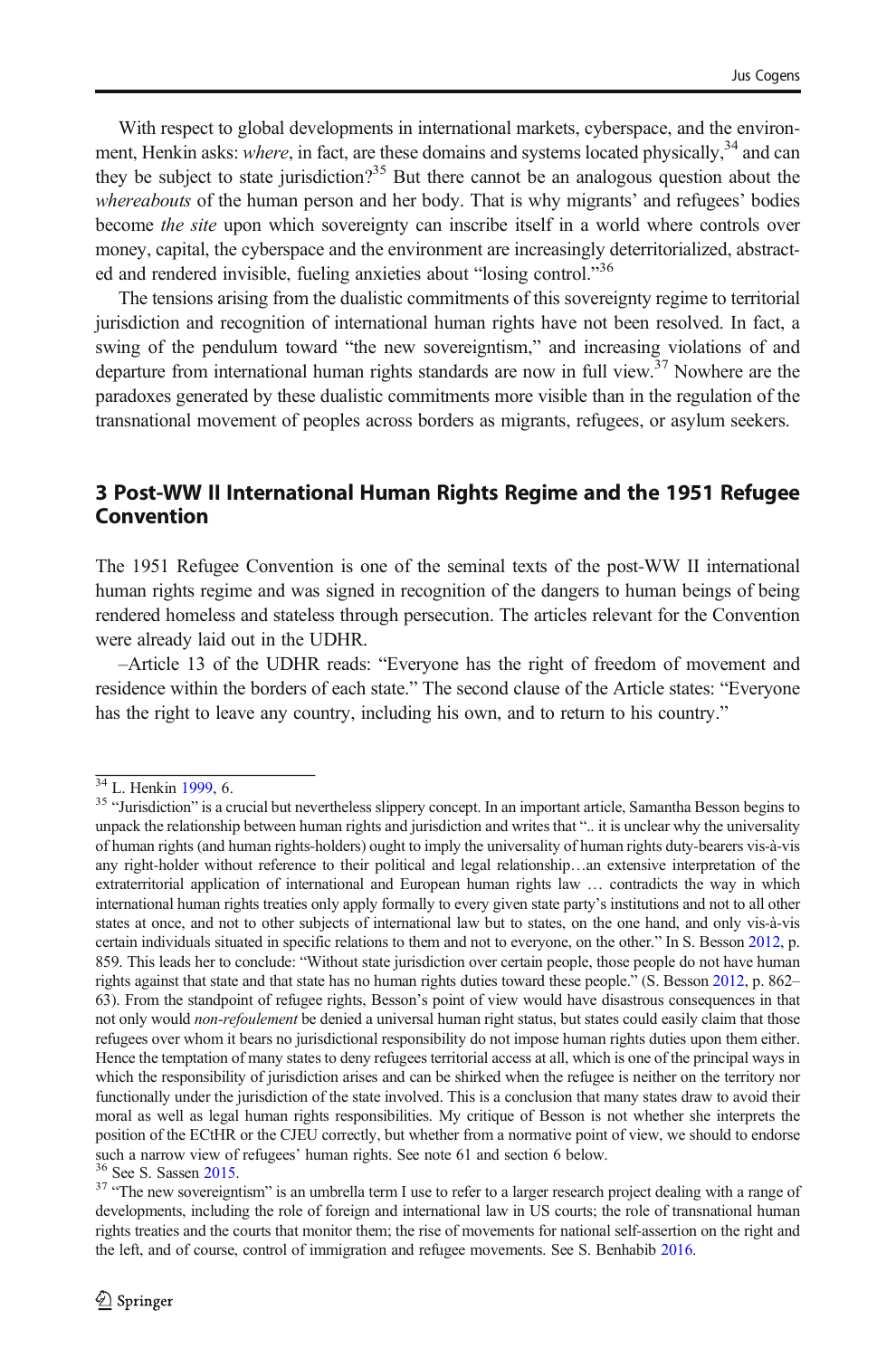–Article 14 encodes "the right to asylum": "Everyone has the right to seek and enjoy in other countries asylum from persecution." The second clause places certain limitations by stipulating that "this right may not be invoked in the case of prosecutions genuinely arising from non-political crimes or from acts to the contrary to the purposes and principles of the United Nations."

– Article 15 seeks to guarantee against "denaturalization" or "loss of citizenship" by stating that "everyone has the right to a nationality," and further, "no one shall be arbitrarily deprived of his nationality nor be denied the right to change his nationality." This is reiterated in Article 34 of the 1951 Refugee Convention.38

The Preamble to the 1951 Refugee Convention acknowledges the Charter of the United Nations and the UDHR as legitimizing documents and accordingly Article A 2.1. of the Convention states: For the purposes of this Convention, the term "refugee" shall apply to any person who, "As a result of events occurring before 1 January 1951 and owing to well-founded fear of being persecuted for reasons of race, religion, nationality, membership of a particular social group or political opinion, is outside the country of his nationality and is unable or, owing to such fear, is unwilling to avail himself of the protection of that country; or who, not having a nationality and being outside the country of his former habitual residence as a result of such events, is unable or, owing to such fear, is unwilling to return to it."<sup>39</sup> The restriction of the scope of article 1 (A) "to events occurring in Europe before 1 January 1951," was changed with the 1967 Protocol, and the refugee status was universalized, since "… new refugee situations … have arisen since the Convention was adopted and … the refugees concerned may therefore not fall within the scope of the Convention."<sup>40</sup>

Originally, the Convention was signed by 26 state parties, heavily representing North America and Europe, and was attended by a significant number of international organizations and NGO's who also participated in deliberations.<sup>41</sup> Today there are 146 state parties to the Convention and 147 to the Protocol, since the USA has signed the Protocol but not the Convention.42 The universalization of the refugee status through the 1967 Protocol has given rise to a series of discrepancies between the letter of the Convention and the purposes it is being asked to serve. In particular, the five protected categories specified by the Convention have come under criticism.

It is stated that, "The principle of *nonrefoulement* is so fundamental that no reservations or derogations may be made to it. It provides that no one shall expel or return ("refouler") a refugee against his or her will, in any manner whatsoever, to a territory where he or she fears threats to life or freedom."<sup>43</sup> Yet there are five protected categories, namely, race, religion,

<sup>&</sup>lt;sup>38</sup> 1951 Refugee Convention, Article 34: "The Contracting States shall as far as possible facilitate the assimilation and naturalization of refugees. They shall in particular make every effort to expedite naturalization proceedings and to reduce as far as possible the charges and costs of such proceedings."

Article 24 (3) of the International Covenant on Civil and Political Rights ("ICCPR" hereafter) enjoins that "Every child has the right to acquire a nationality."<br><sup>39</sup> See 1951 Refugee Convention.<br><sup>40</sup> Protocol relating to the Status of Refugees, General Assembly Resolution 2198(XXI), [1967](#page-25-0) ("1967 Protocol"

hereafter).

 $^{41}$  For a critique of the Euro-centric bias of the 1951 Convention, see B.S. Chimni [\(2020,](#page-22-0) forthcoming); S.E. Davies [2007](#page-22-0). For a detailed discussion of the "post-colonial critique," see S. Benhabib and Nishin Nathwani

[<sup>\(2020,</sup>](#page-22-0) forthcoming).<br> $42$  See "American Courts and the U.N. High Commissioner for Refugees: A Need for Harmony in the Face of a Refugee Crisis," Harvard Law Review, [2017](#page-22-0)–2018. <sup>43</sup> See 1951 Convention, Article 33.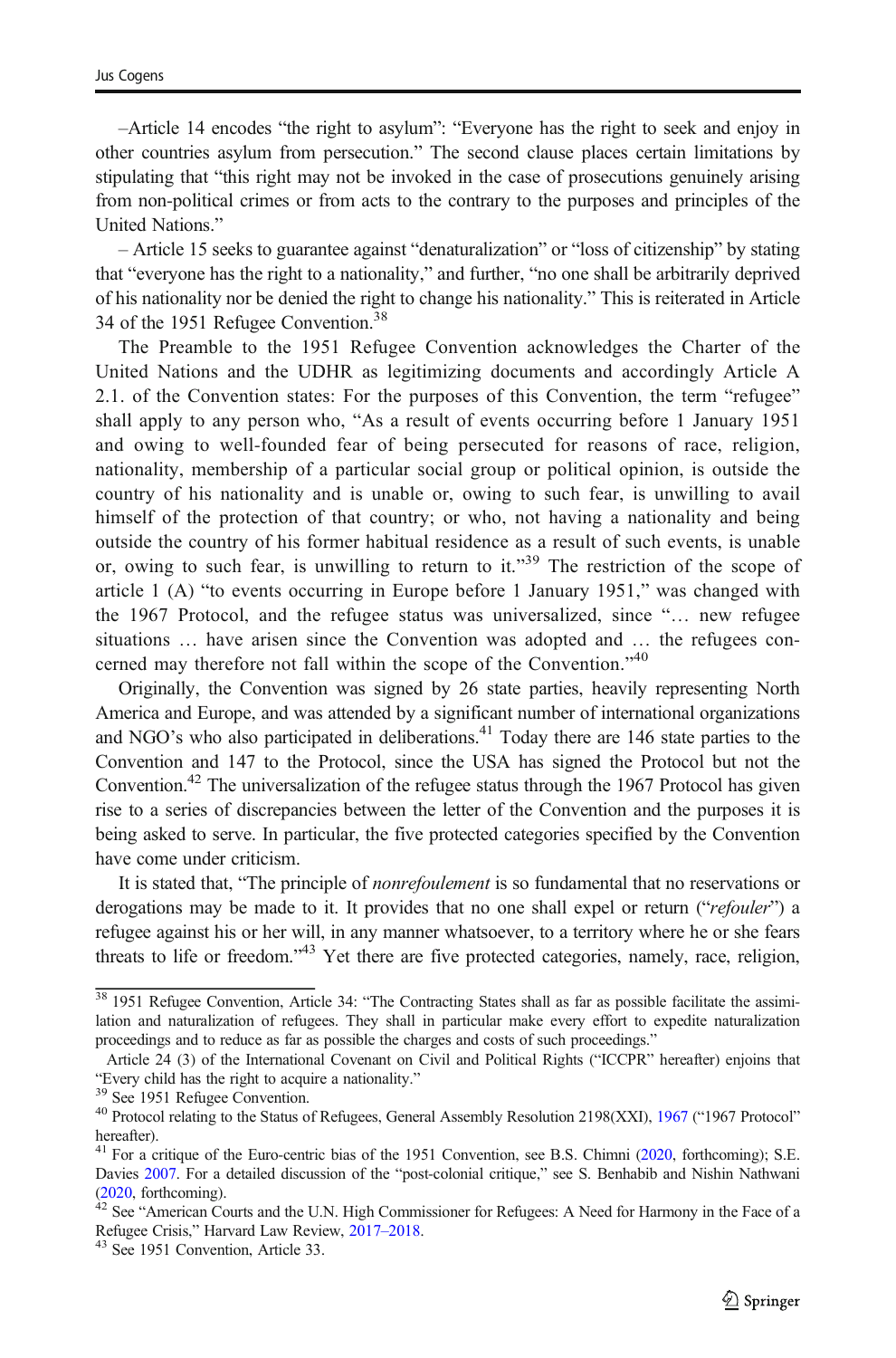nationality, political opinion, and membership of a particular social group, on the basis of which claims of persecution are evaluated. The category of "membership in a social group" (MSG) has been expanded in recent years to cover gender-based and gender-related crimes such as the persecution of lesbian, bisexual, intersex, and transgender applicants as well as practices of child marriages and female genital mutilation.<sup>44</sup> However, as noted by many scholars with regard to the five protected categories, this "limitation seems to be more a matter of policy than of principle. It seems implausible that persecution for other reasons is different in principle. Furthermore, it seems implausible that persecution is the only valid form of necessity. Natural disasters,<sup>45</sup> wars, famines could be equally compelling reasons of necessity since they can induce a well-founded fear of harm."<sup>46</sup> The temporary protection status offered by many states to refugees fleeing for these reasons is only partially adequate to deal with the quandaries generated by the Convention's five protected categories.

The 1951 Refugee Convention requires proof of individual persecution, imposing on refugees themselves and the receiving states a heavy administrative procedure of examination and verification. In an age of increased generalized violence, ethnic cleansing, civil wars, and armed confrontations among non-state groups, in what sense then are these categories adequate to deal with the rights of the most vulnerable? In response to such concerns, the Heads of State of the Organization of African Unity (now African Union) formulated the Convention governing the Specific Aspects of Refugee Problems in Africa, adopted in Addis Ababa on 10 September 1969 and entered into force in June 20, 1974.<sup>47</sup> A similar document, The Cartagena Declaration on Refugees, was adopted at a colloquium held at Cartagena, Colombia, on 19–22 November 1984. This document, while non-binding, set out regional standards for refugee processing and resettlement in Central America, Mexico, and Panama. The Cartagena declaration states that "among refugees [are included] persons who have fled their country because their lives, safety or freedom have been threatened by generalized violence, foreign aggression, internal conflicts, massive violation of human rights or other circumstances which have seriously disturbed public order."<sup>48</sup>

In fact, the world's largest asylum receiving countries are not in Europe. According to the latest data from the UNHCR published in June 2018, Turkey leads with more than 3.7 million, mainly Syrian refugees; Pakistan harbors 1.4 million; Uganda 1.2 million; Lebanon 998,900; Iran 979,400; and Bangladesh 932,000.<sup>49</sup> Among European countries, only Germany makes it unto this list with 1.1 million refugees.<sup>50</sup> What this list reveals is that the globalization of the 1951 Refugee Convention has not been accompanied by a corresponding globalization of responsibilities for the fate of the world's refugees. It is still neighboring countries in the Middle East and Africa that bear the burden of refugee movements caused by international conflicts and civil wars. In many cases, territorial jurisdictional lines drawn between these countries were simply the product of past imperialist conquests and made little sense for the

<sup>&</sup>lt;sup>44</sup> J.C. Hathaway and M. Foster 2014, 444-45, 449-451 for "age-related persecution." Female Genital Mutilation (FGM) is discussed by Hathaway and Foster under the category of "torture or cruel, inhuman or degrading

treatment" as well in J.C. Hathaway and M. Foster 2014, 214–215. Cf. T. Inlender [2009](#page-23-0).<br><sup>45</sup> On refugee movements caused by climate change, such as the sinking of the territory of island nations, see D.<br>Wong 2013.

<sup>&</sup>lt;sup>46</sup> Niraj Nathwani [2000,](#page-23-0) 376.<br><sup>47</sup> See "Convention Governing the Specific Aspects of Refugee Problems in Africa" [1969.](#page-24-0)<br><sup>48</sup> See "Cartagena Declaration on Refugees" [1984.](#page-24-0)<br><sup>49</sup> See "Figures at a Glance: Statistical Yearboo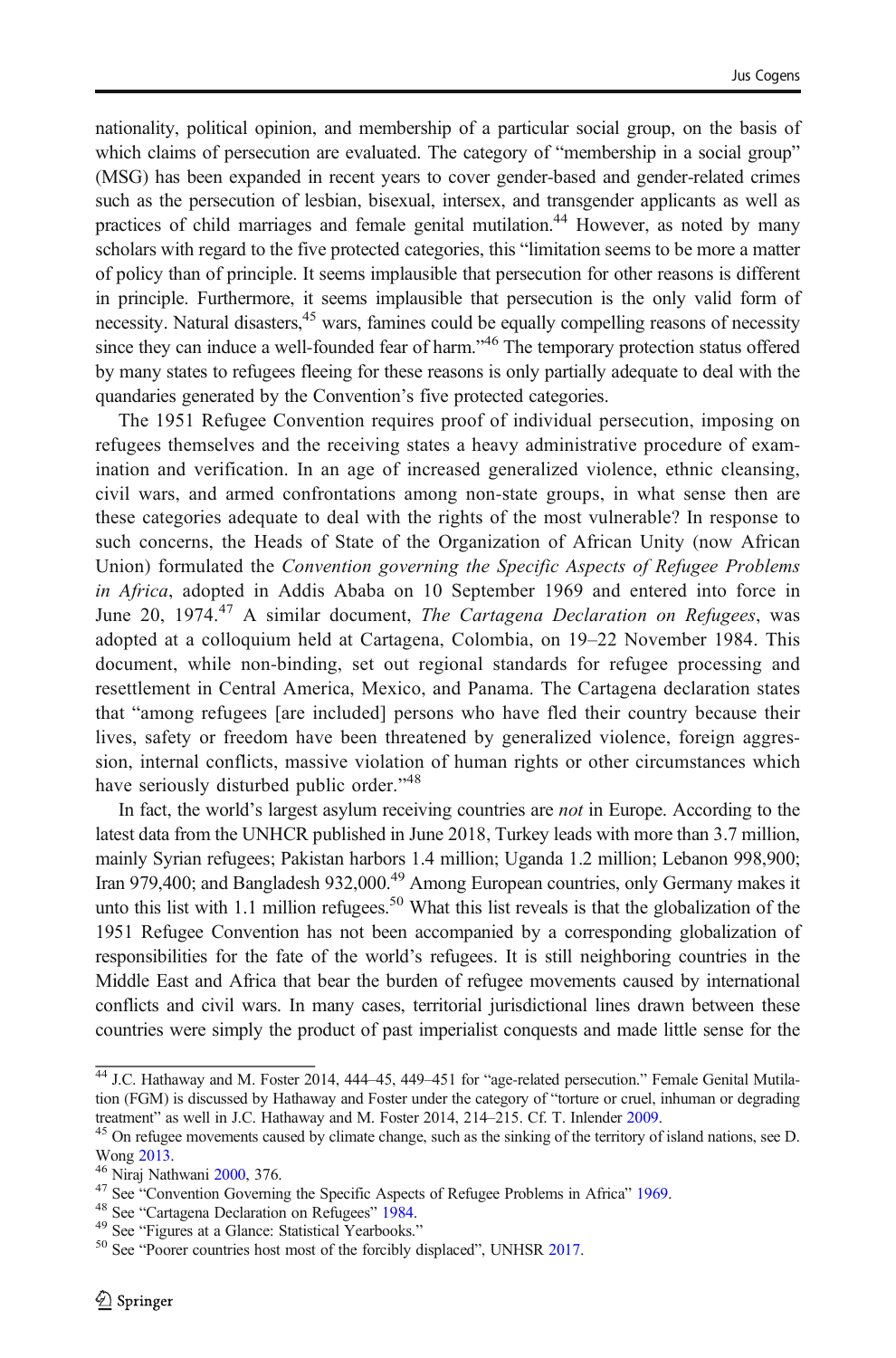daily existence and well-being of the populations involved.<sup>51</sup> For many countries in these regions, it is increasingly impossible to distinguish state failure, official corruption, and grinding poverty from well-grounded fears of persecution.

In an attempt to respond to some of the shortcomings of the 1951 Convention in the light of the changing global situation, Hathaway and Foster present a striking reinterpretation of the Convention and its Protocol by taking into account developments in international human rights: "Refugee Law may be the world's most powerful international human rights mechanism,"<sup>52</sup> they write. Noting that there is no single body charged with the authoritative interpretation of the 1951 Refugee Convention such as to resolve conflictual issues, they warn of the growing risk of fragmentation and regionalization and propose to provide "a principled treaty interpretation,"<sup>53</sup> which is also normative. Hathaway and Foster acknowledge the difficulty of linking human rights law and the 1951 Refugee Convention and therefore propose to view human rights treaties as establishing standards of "permissibility" in the consideration of serious harms. In their view, so long as "the risk of denial of a broadly accepted international human right is sustained, in the sense that, as a practical matter, it is ongoing or systemic … it can reasonably be said that there is a risk of "being persecuted" of the kind that may engage Convention obligations."<sup>54</sup>

The obvious objection to this method of interpretation is that it may broaden the scope of the 1951 Convention to the point of indeterminacy, making it impossible for states not to judge and meddle in one another's domestic affairs via an assessment of their respective human rights' violations. Hathaway and Foster concede that "not all codified human rights are created equal: some rights have long pedigrees, others are of more recent vintage; some rights are nearly universally agreed, others enjoy only minimal support..."<sup>55</sup> One option, therefore, is to focus on the most "basic international human rights standards" which they find embodied not only in the ICCPR and the ICESC but in the Convention of the Elimination of Racial Discrimination; in CEDAW; the Convention on the Rights of the Child; the Convention on the Rights of Persons with Disabilities, among others.<sup>56</sup>

As laudable as Hathaway and Foster's approach may be, it presents a dilemma: either to eliminate the distinctive features of the 1951 Refugee Convention and its Protocol that were concerned to address a discrete set of individuals in discretely identifiable situations, or to limit the meaning of "basic international human rights standards" and create "a hierarchy of human rights for the purposes of asylum policy,"<sup>57</sup> such as to tailor them to refugees' needs. The *realist* will object that in neither case will states' cooperation be forthcoming since the temptation of meddling in each other's human rights record will be considerable. The *formal-legalist* will claim that this is an arbitrary procedure without

<sup>&</sup>lt;sup>51</sup> See L. Anderson [2016](#page-22-0), 21.<br>
<sup>52</sup> J.C. Hathaway and M. Foster [2014](#page-23-0), 1.<br>
<sup>53</sup> J.C. Hathaway and M. Foster 2014, 5.<br>
<sup>54</sup> J.C. Hathaway and M. Foster 2014, 195.<br>
<sup>55</sup> J.C. Hathaway and M. Foster 2014, 200.<br>
<sup>56</sup> See Conv 1969, 660 UNTS 195; with 179 state parties;

Convention on the Elimination of All Forms of Discrimination against Women, adopted Dec. 18, [1979](#page-24-0), entered into force Sept. 3, 1981, 1259 UNTS 13; 189 state parties; Convention on the Rights of the Child, adopted Nov. 20, [1989](#page-25-0), entered into force Sept. 2, 1990, 1577 UNTS 3; 196 state parties; Convention on the Rights of Persons with Disabilities," entered into force May 3, [2008](#page-25-0), 2515 UNTS 3; 177 state parties. <sup>57</sup> Cf. Niraj Nathwani's critique of this approach in Niraj Nathwani [2000,](#page-23-0) 365.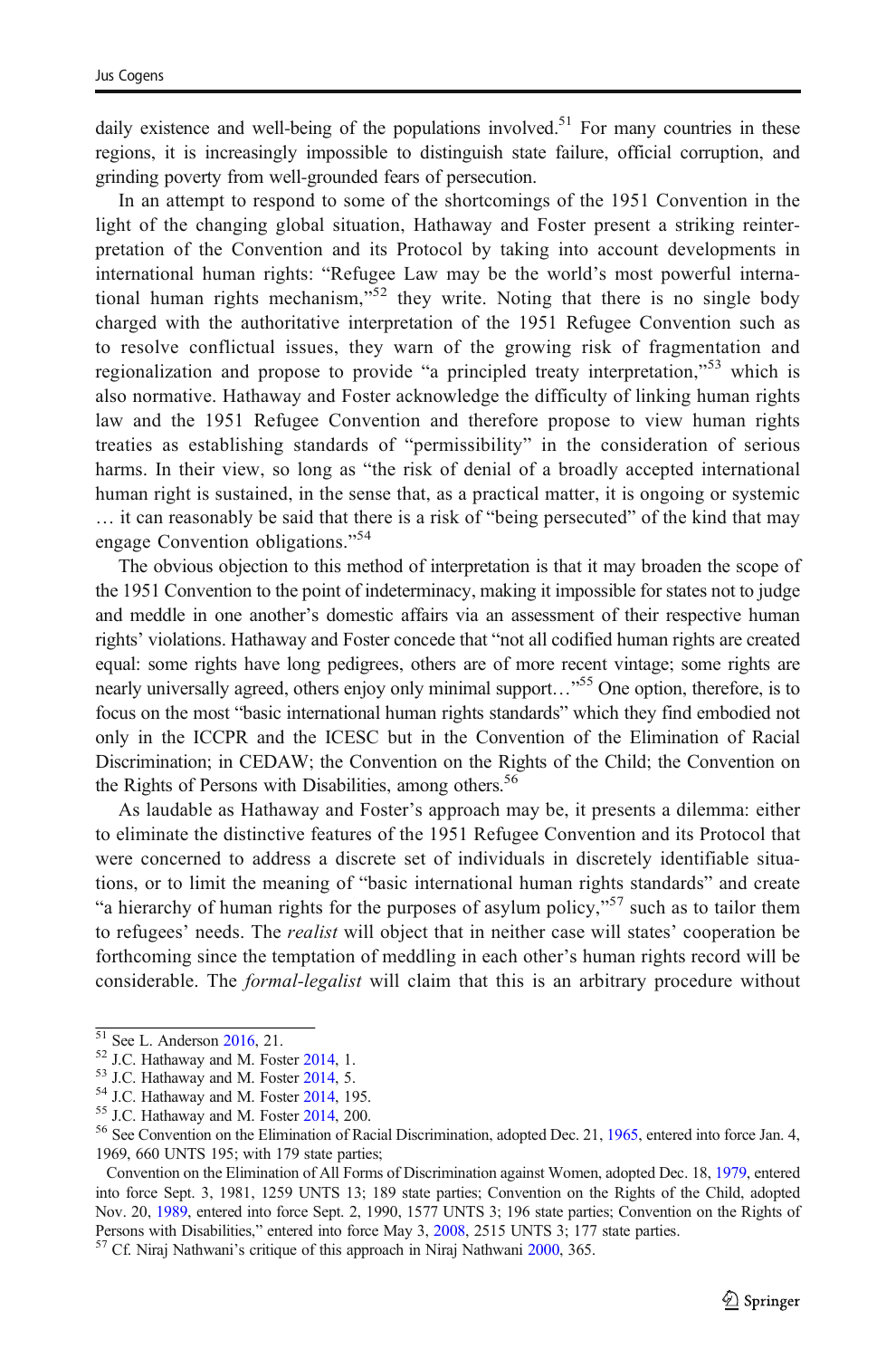much justification in the history and intentions of the Convention.<sup>58</sup> In their defense, Hathaway and Foster will counter that unless the 1951 Convention and its 1967 Protocol are viewed in the broader context of subsequent developments in international human rights law, we will fail in providing an interpretation that ensures that the Convention will be seen "as a living thing, adopted by civilized countries for a humanitarian end which is constant in motive but mutable in form."<sup>59</sup>

Hathaway and Foster are surely right that we must adopt legal doctrine and interpretation to the developing needs of a human community.<sup>60</sup> Yet their approach only further highlights some of the quandaries in the linkage of territorial presence and respect for human rights. While some states are ready to accept the doctrine of non-refoulement in the case of refugees found to be so according to Convention standards, they reject the expansion of human rights' protections to others deemed non-Convention refugees who are said to raise false claims to state protection.<sup>61</sup>

The 1951 Convention does not recognize conditions of extreme poverty and material deprivation as grounds for legitimate asylum. Economic migrants are considered individuals who raise spurious claims to protection and refuge. The binary between "deserving refugees" and "undeserving migrants" is one that governs popular imagination as well as state policy. But how valid is this distinction? Why are extreme poverty and material deprivation not legitimate ground for seeking opportunities to escape from them? Persecution on the basis of race, religion, and nationality as well as political opinion result in unemployment or underemployment, job discrimination, and economic marginalization. Particularly under conditions of global economic interdependence when the policies of developed economies as well as socalled BRIC (Brazil, Russia, India, and China) countries which cause damage to the environment all over the globe have far-reaching consequences, how can such a sharp distinction between economic starvation versus a "well-founded" fear of persecution on the basis of race, religion, nationality, and the like be made? Hathaway and Foster concede that, "Nonetheless, where poverty provides the causal connection to a well-founded fear of being persecuted, it is sensibly understood to be the basis for a recognition of refugee status under the rubric of the social group ground."<sup>62</sup> This conclusion strikes me as being inevitable and logical, but note how the 1951 Convention bleeds inevitably into redressing global economic inequality, since such inequality is considered one of the main reasons for refugees to seek flight and asylum in the first place. On this view, the 1951 Convention morphs into a document which not only

<sup>&</sup>lt;sup>58</sup> This would certainly be the implication of Samantha Besson's position discussed above in note 35. See S.

Besson [2012.](#page-22-0)<br><sup>59</sup> J.C. Hathaway and M. Foster 2014, 11, quoting R v. Immigration Appeal Tribunal, Ex parte Shah [\[1997\]](#page-24-0) Imm AR 145 (Eng. HV, Oct. 25. 1996), 862 [6].

<sup>60</sup> In J.C. Hathaway [1991](#page-23-0), 120–122, Hathaway claims that a human rights-focused conception of persecution recenters the fact that the distinctive feature of refugee status is not simply harm or fear thereof, but rather harm that prompts a coercive separation between the refugee and her home, and thereby a rupture in the State-citizen relationship. Thus understood, refugee law qua human rights law becomes a means to enable "persons to disengage from states which have forfeited their claim to international legitimacy by failure to adhere to basic standards of human rights law" See also J.C. Hathaway [1997,](#page-23-0) where he defends the Refugee Convention's nexus requirement in part as a mechanism to identify "the most deserving as among the deserving" in a world with insufficient capacity to accommodate all those with legitimate claims to fearing serious harm. Thanks to Nishin Nathwani for a clarification of Hathaway's position in S. Benhabib and Nishin Nathwani [\(2020,](#page-22-0) forthcoming). <sup>61</sup> Cathryn Costello writes: "The RC [Refugee Convention] may not be part of IHRL [International Human

Rights Law] in one view, in that it only applies when flight to another country triggers its legal protections. However, I include it within the notion of IHRL here as the key instrument that sets out the rights and obligations of states toward a vulnerable category of foreigners, namely asylum seekers and refugees." C. Costello [2012](#page-22-0), 258 n4.

<sup>62</sup> J.C. Hathaway, M. Foster [2014,](#page-23-0) 454.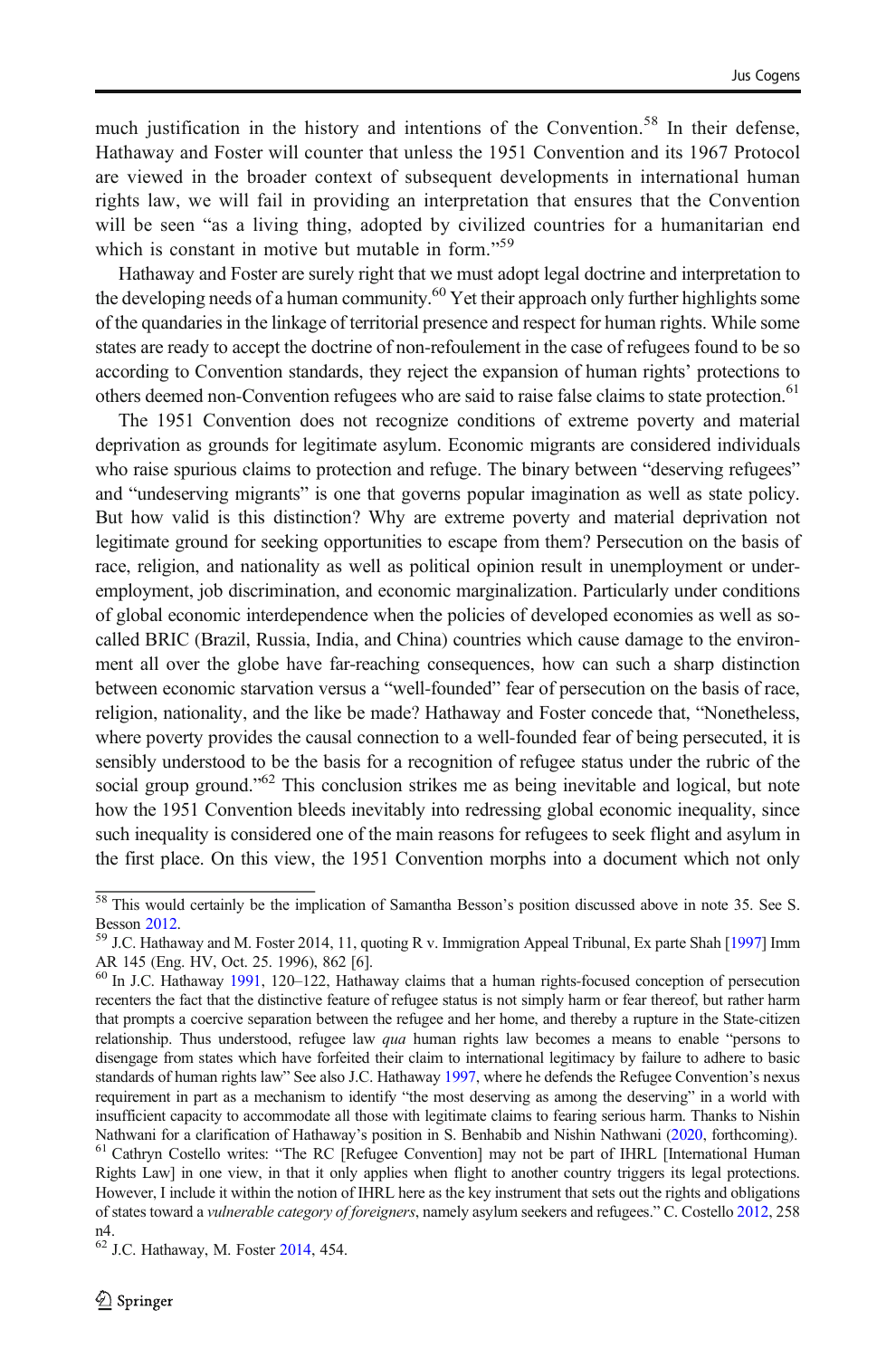<span id="page-12-0"></span>attempts to address major human rights violations but also becomes an instrument to redress global distributive justice inequalities. 63

A perverse consequence of the distinction between "deserving refugees" and "undeserving migrants" is that those who gain Convention refugee status become a kind of aristocracy deeply envied by others. There are reports of Afghani and Iraqi refugees in Greek refugee camps, for example, of stealing Syrian refugees' documents or falsifying their own identity papers to pass as Syrians because, in the vast majority of cases, the latter are recognized as "convention refugees."<sup>64</sup> Already prior to the Syrian refugee crisis, Matthew Gibney had concluded that, "Increasingly, the term 'asylum-seekers' became shorthand in public and media discourse for 'economic refugees,' people taking advantage of the asylum route to escape normal immigration control; immigrants in pursuit of the benefits of welfare state at the expense of citizens; or, especially after 11 September 2001, as potential terrorists or security threats … Economic migration and movements of refugees fleeing conflict had become increasingly entangled."<sup>65</sup> Gibney's reflections lead him to the haunting phrase 'A Thousand little Guantánamos." According to him, "We have reached the *reductio ad* absurdum of the contemporary paradoxical attitude towards refugees. Western states now acknowledge the rights of refugees but simultaneously criminalize the search for asylum."<sup>66</sup>

#### 4 "A Thousand Little Guantánamos"

By a "thousand little Guantánamos" Gibney means that in the last two decades, "centres of power" have been created, "where states (and their formal and informal agents) act free from the constraints imposed on their activities by courts, international and domestic law, human rights groups, and the public at large."<sup>67</sup> Such centers emerge through the use of exclusionary

- 
- 

 $63$  E. Tendavi Achiume challenges the "formulation of state sovereignty, which justifies the assertion of a largely unfettered right to exclude economic migrants," and "identifies Third World Migration to the First World as an entitlement of neocolonial imperial membership on grounds of political equality..." (E.T. Achiume [2019](#page-22-0), 1509, 1521, my emphasis). While I am in deep agreement with Achiume's critique of liberal nationalist conceptions of sovereignty (see (E.T. Achiume [2019](#page-22-0), 1567 and my discussion in section 6), I do not think that the 1951 Convention should be considered solely from the point of view global distributive or reparative justice in the neocolonial world order. This has the consequence of diluting a major human rights instrument of the post-world war II period through formulations such as what Achiume calls "the heuristic of corrective justice," that are not only very difficult to institutionalize but which can also limit individual choice. She writes: "I propose the following heuristic: "For any given First World Country X, the nature of its decolonial admission and inclusion obligations to Third World migrants form country Y depends on the extent of exploitative benefit or advantage country X derives from neocolonial empire and the extent of subordination or disadvantage that a given migrant endures by

virtue of being a national of Country Y." (E.T. Achiume [2019](#page-22-0), 1560).<br>  $^{64}$  See, K. Calamur [2015](#page-22-0); S. Mekhennet, W. Booth [2015;](#page-23-0) S. George 2015.<br>  $^{65}$  M.J. Gibney [2006,](#page-23-0) 146.<br>  $^{66}$  M.J. Gibney [2006](#page-23-0), 143.<br>  $^{67}$  M.J. Gi Supreme Court asserted the jurisdiction of US law over the prisoners held there. According to US law, Guantánamo did not become wholly extra-territorialized but the rhetorical power of Gibney's evocative phrase is clear. See Hamdi v. Rumsfeld, 542 U.S, 507 ([2004](#page-24-0)) (holding that US citizens may be designated as enemy combatants, but due process rights still apply to any U.S. citizens in detention. They also have the right to a hearing on enemy combatant status before a neutral tribunal). In Hamdan v. Rumsfeld, 548 U.S. 557 [\(2006\)](#page-24-0), the Court held that Congress had not authorized military tribunals, either through the Uniform Code of Military Justice (UCMJ) or the Authorization for Use of Military Force (AMF). Tribunals, however constituted and on whatever authority, must comply with domestic and international law. In Boumediene v. Bush, 553 U.S. 723 [\(2008\)](#page-24-0), the US Supreme Court stated that (the prisoners had a right to the writ of habeas corpus under the United States Constitution and that the Military Commission's Act of 2006 was an unconstitutional suspension of that right. The United States by virtue of its complete jurisdiction and control, retains de facto sovereignty over this territory.)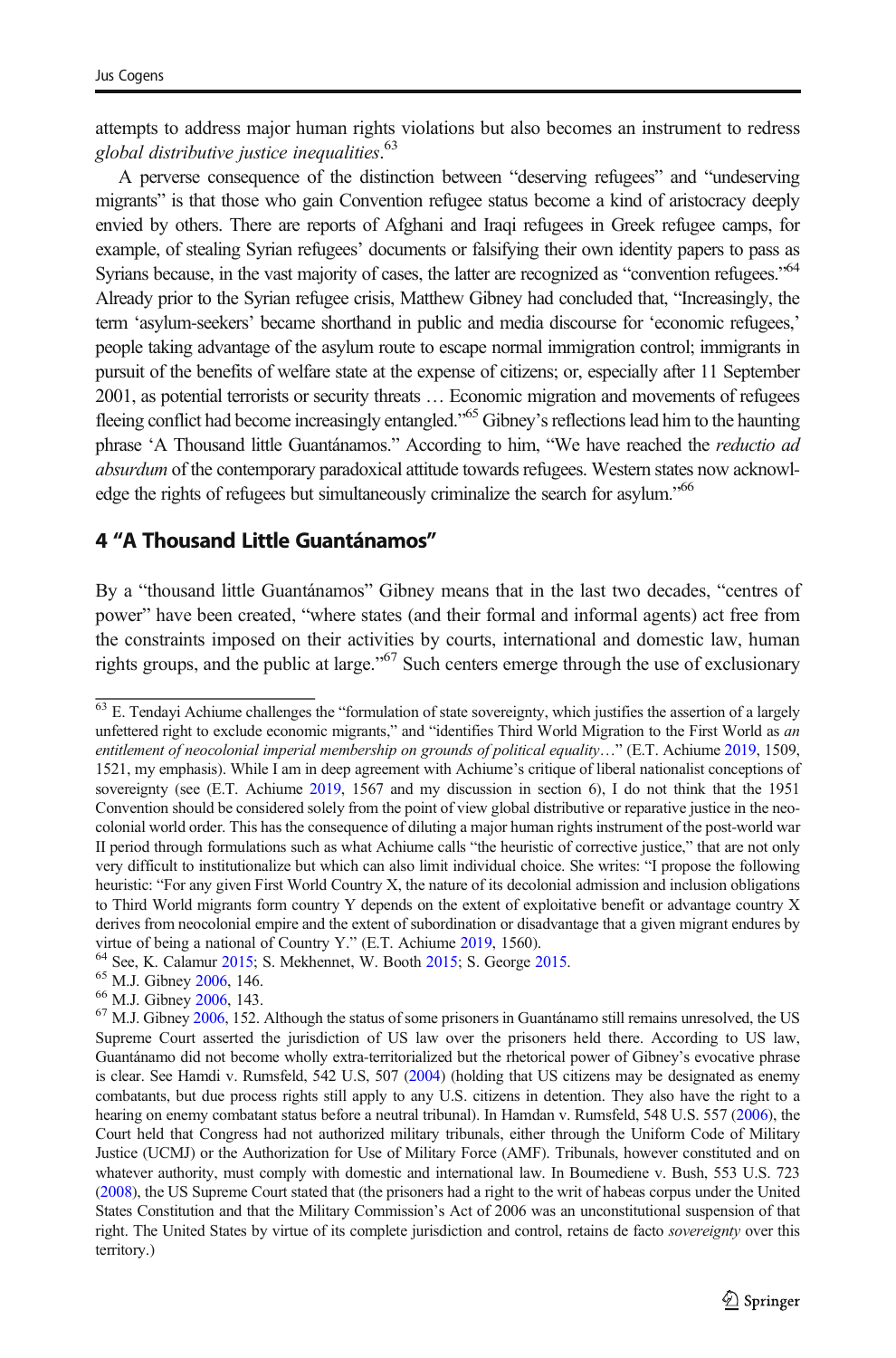visa measures; imposition of carrier sanctions on airlines and shipping companies through the employment of immigration staff at these sites; declaration of airports as international zones in which states would not be obliged to offer those in such places the protections available on state territory, and the like. In one of the most radical measures of this kind, Australia, with "A 2001 law, 'excised' Christmas Islands, Ashmore Reef, the Cocos Island, and other territories from its migration zone, so that the landing of asylum seekers on these territories did not engage most of the country's protection obligations."<sup>68</sup>

A consequence of these *deterritorialization* strategies is the delinking of the bond between territory, jurisdiction, and the public in whose name and with whose authorization law and coercion are presumably exercised. Through "border-induced displacements," an ethical and political distance is created between migrants and refugees upon whose body the law is exercised and the national public who presumably authorizes it. Distance-creating strategies undermine processes of democratic accountability and legitimacy by removing, literally and metaphorically, from the public's eye the measures exercised in their name. Violeta Moreno-Lax and Martin Lemberg-Pedersen who introduce the term "Border-Induced Displacement" define it as follows:

"The externalization of European border control can be defined as the range of processes whereby European actors and Member States complement policies to control immigration across their territorial boundaries with initiatives that realize such control extra-territorially and through other countries and organs rather than their own. The phenomenon has multiple dimensions. The spatial dimension captures the remoteness of the geographical distance that is interposed between the locus of power and the locus of surveillance. But there is also a relational dimension, regarding the multiplicity of actors engaged in the venture through bilateral and multilateral interactions, usually through coercive dynamics of conditional reward, incentive, or penalization."<sup>69</sup>

The extra-territorialization of refugee control through bilateral interactions between states have multiplied along the Mediterranean in particular. The most consequential among these is the agreement concluded between the European Union and the Turkish government in 2015, that committed Turkey to preventing, by force if necessary, refugees from crossing by sea or by land into European Union borders. For every refugee hindered from crossing into the European Union, the EU pledged to take in one refugee from camps officially under the monitoring of the UNHCR in Turkey. This has now stopped, and on 10 September 2018, the UNHCR ended its registration and resettlement activities for applicants coming from countries other than Syria for international protection in Turkey. Since then, Syrian refugees have been caught up in President Erdoğan's diplomatic wars with the European Union. According to a recent report, "On 27 February [2020] Turkey's President Erdoğan announced that he would 'open the Greek-Turkish border' which, under the 2016 EU-Turkey statement, he had been tasked to protect from irregular crossings. The resulting influx of asylum-seekers, migrants and refugees into Greece was met with violence at the borders, with Greek police using tear-gas, water cannons, and stun grenades. The violence at the border has been complemented by a war of words and the usual blame game amongst EU, Turkish and Greek actors."<sup>70</sup>

 $\frac{68 \text{ M.J.}}{68 \text{ M.J.}}$  Gibney [2006,](#page-23-0) 150. Called "The Pacific Solution," the goal of this policy was to transport asylum seekers to detention centers in the Pacific Islands, rather than allowing them to land on the Australian mainland. Although suspended in 2007, in 2012, the Nauru Regional processing Centre and Manus Regional Centre for offshore processing were reopened, striking a Regional Resettlement Arrangement between Australia and Papua New Guinea "to divert all 'unauthorised maritime arrivals' to mandatory detention on [Manus Island](https://en.wikipedia.org/wiki/Manus_Island) with no possibility of attaining Australian residency." See I. Mann [2016,](#page-23-0) 143–147. See also J. Phillips [2012.](#page-23-0)<br><sup>69</sup> V. Moreno-Lax, M. Lemberg-Pedersen [2019.](#page-23-0)<br><sup>70</sup> N. Enria, S. Gerwens [2020](#page-22-0).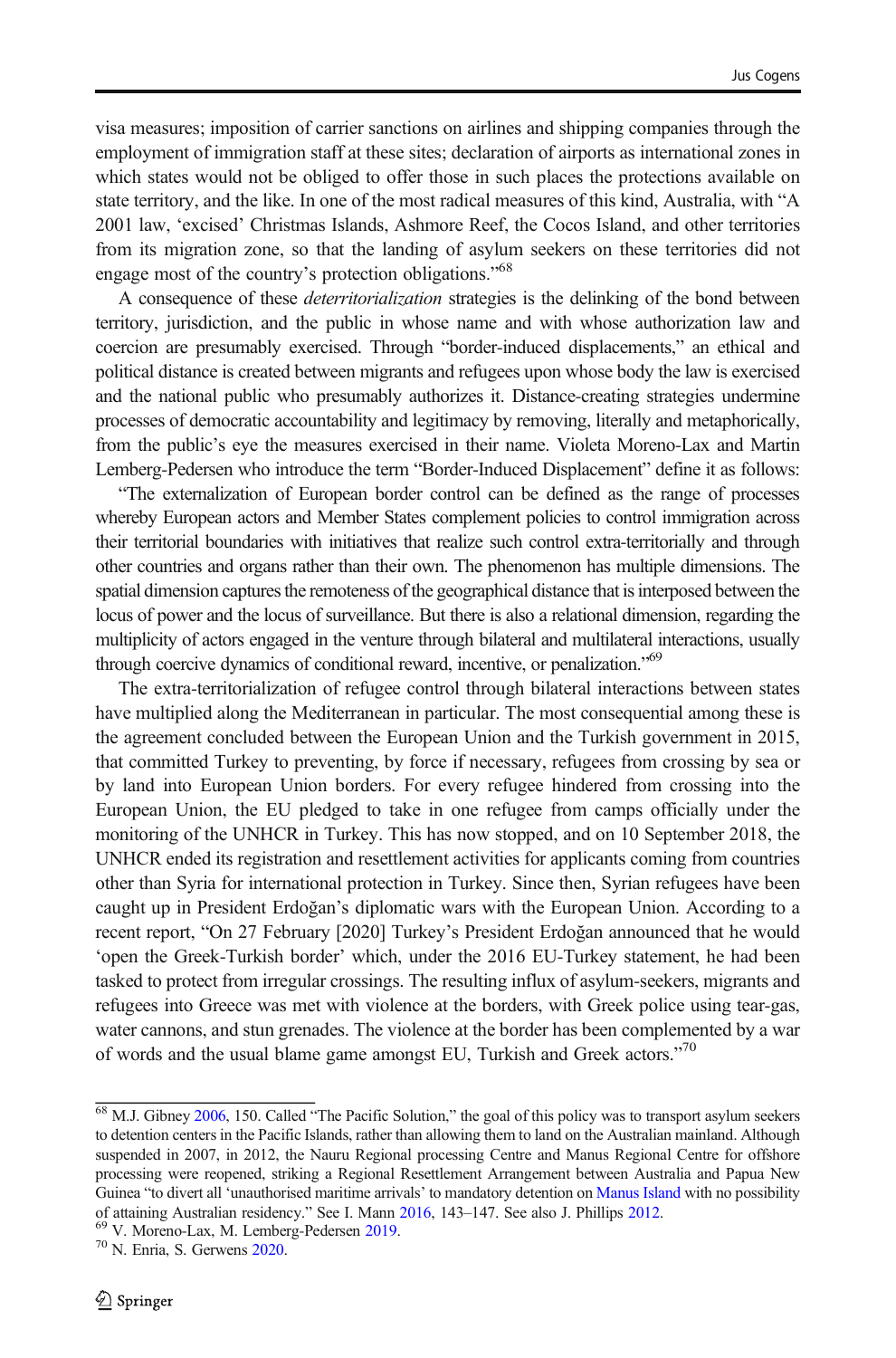### 5 And the USA?

As has often been noted by scholars of international law, although the USA has been at the forefront of many human rights treaties and conventions in the post-WW II period, its own compliance with these and accession to them can only be characterized as "exceptionalism" morphing into "exemptionalism."<sup>71</sup> Thus, although the USA was a high contracting party to the 1951 Geneva Convention, it only acceded to the 1967 Protocol in 1968 but did not pass legislation implementing the Convention until 1980. After the Vietnam debacle, Congress passed the Refugee Act of 1980,<sup>72</sup> which established procedures for admitting refugees and handling asylum applications.

Nonetheless, the USA avails itself of all the deterritorialization measures listed above to dispense with its obligations under the Refugee Convention and has done so for quite some time. One of the first examples of bilateral agreements such as the one signed between Italy and Libya was the case involving the interception of Haitians on high seas and their forcible return to Haiti. In 1981, President Reagan entered into an agreement with the Haitian government to interdict vessels sailing for the USA, with only short refugee screening interviews by coast guards conducted on the ships. According to Tang Thanh Trai Le, "In 1992, responding to a large increase in Haitian migration flowing from a military coup, President Bush ordered interdiction and return with no screening whatsoever. Although President Clinton had denounced the Bush policy during the presidential campaign, the Clinton Administration continue[d]s to forcibly interdict all Haitian boats headed toward the United States."<sup>73</sup>

Nor is the practice of extra-territorial detention unfamiliar in the USA. Haitian refugees who had tested positive for HIV were detained at Guantanámo Bay, because the statute in force at the time made persons with a "communicable disease of public health significance" excludable. The law was amended in 1993.<sup>74</sup> Through mass prejudgment of refugees without proper interviews and the routine detention of asylum seekers, the USA contravened the spirit, if not the letter, of the Convention.<sup>75</sup>

All this pales in comparison with the transformation of American immigration and refugee law in the wake of the attacks of September 11, 2001. "Not since Prohibition has a single category been prosecuted in such record numbers by the federal government,"<sup>76</sup> writes Ingrid V. Eagly. Judith Resnik notes that, "in the years between 2008 and 2015, immigration prosecutions have represented more than half of the annual federal caseload."<sup>77</sup> In addition to criminal prosecutions, incarceration and deportation have become the preferred punishment for dealing with migration felonies, leading to the emergence of a system of "Crim-Imm," or "crimmigration."<sup>78</sup>

As early as the Fall of 2014, the Obama Administration had begun detaining mothers and children from the Northern Triangle countries, namely, El Salvador, Honduras, and Guatemala. As Soba S. Wadhia recounts these developments, "On February 20, 2015, a federal judge

<sup>&</sup>lt;sup>71</sup> See M. Ignatieff [2005](#page-23-0), 23. **72** Refugee Act, Pub. L. No. 96-212. 94 Stat. 102 [\(1980](#page-25-0)). See also T.T. Trai Le [1994.](#page-24-0) <sup>73</sup> T.T. Trai Le [1994,](#page-24-0) 586. In note 70 of the text, Trai Le adds that US policy was the second instan 1951 Convention signatory has repatriated potential refugees without any screening, "The other occasion involved Italy's forcible return of Albanians in 1991" (T.T. Trai Le [1994,](#page-24-0) 586). See also S. Ghosh [2020](#page-25-0).<br><sup>74</sup> See 8 US.C.A. & 1182 (1)(A) (I) (West Supp. [1994](#page-24-0)).<br><sup>75</sup> T.T. Trai Le 1994, 588.<br><sup>76</sup> I.V. Eagly [2010,](#page-22-0) 1281.<br><sup>77</sup>

been controversial and has legitimized a selective enforcement policy drawn along lines of race, religions, nationality and citizenship.")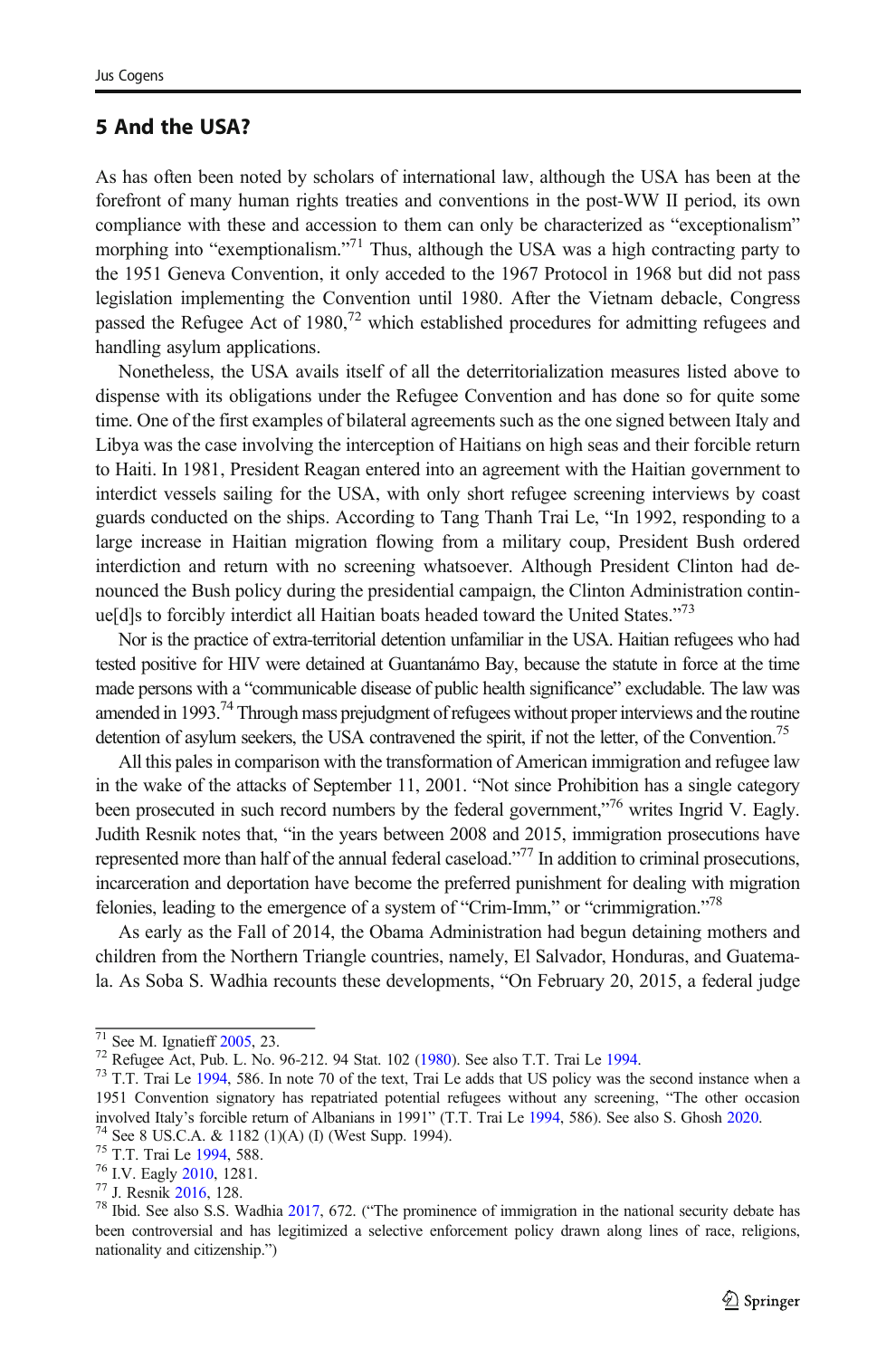certified the class of mothers and children and issued a preliminary injunction blocking DHS's policy." <sup>79</sup> Undeterred, in January 2016, DHS began arresting mothers and children in order to detain and deport them; in some cases, they were transferred to family detention centers in Texas and Pennsylvania. The so-called current "emergency" at the southern border of the USA has been brewing for a long time and is more continuous with Democratic administrations' policies than has been acknowledged.

In July 2017, the nonprofit immigrant advocacy group Al Otro Lado, represented by the Center for Constitutional Rights, the Southern Poverty Law Center, and the American Immigration Counsel, filed suit in district court for the Southern District of California alleging that DHS immigration policy was violating refugee and asylee rights under statutory, constitutional, and international law.<sup>80</sup> They wrote: "Specifically, the Immigration and Nationality Act ("INA") and its implementing regulations set forth a variety of ways in which such individuals may seek protection in the United States", and they list various articles in the US law such as, "8 U.S.C. § 1157 (admission of refugees processed overseas); 8 U.S.C. § 1158 (asylum); 8 U.S.C. § 1231(b)(3) (restriction of removal to a country where individual's life or freedom would be threatened); 8 C.F.R. §§ 208.16-18 (protection under the Convention Against Torture)."<sup>81</sup>

More precisely, any non-citizen "who is physically present in or who arrives in the United States" is given a statutory right to apply for asylum, regardless of such individual's immigration status under the Immigration and Nationality Act.<sup>82</sup> Also CBP (Customs and Border Patrol)<sup>83</sup> must refer for a credible fear interview any non-citizen who presents herself at a point of entry and indicates an intention to apply for asylum for fear of persecution, or place the asylum seeker directly into regular removal proceedings such as to allow that person to seek their asylum claim before an immigration judge.<sup>84</sup>

Through a combination of tactics involving misrepresentation of refugee rights and US law, outright lies, coercion, deceit,<sup>85</sup> and creating waiting lists, enjoining asylum seekers to return to Mexico and get a number there for their interview,<sup>86</sup> the Customs Border Patrol officials and the Department of Homeland Security have violated US and international law and created an emergency at the US-Mexico border. The emergency is caused not only by the increase in the number of refugees arriving per month which has declined to a trickle in the first 3 months of 2020 because of the combined measures of deterrence together with the COVID-19 pandemic.

 $\frac{79}{79}$  S.S. Wadhia [2017](#page-24-0), 675. The case is R.I.L-R, et al., Plaintiffs, v. Jeh Charles Johnson, et al., Defendants, US District Court, District of Columbia, 80 F.Supp.3d 164 (2015).

<sup>&</sup>lt;sup>80</sup> Al Otro Lado v. John H. Kelley, et seq., Complaint for Injunctive and Declaratory Relief, Case No. 2:17-cv-511, [\(2017\)](#page-24-0) at 2 ¶ 6. Many thanks to Laura I. Schaefer, Esq., from the American Bar Association for clarifying some procedural aspects of this case for me.<br> $81$  Al Otro Lado v. John H. Kelley, et seq., (2017) at 33  $\parallel$  105.

<sup>&</sup>lt;sup>82</sup> See INA § 208(a)(1) (8 U.S.C. § 1158(a)(1).<br><sup>83</sup> See 8 U.S.C. § 1225(b)(1)(A)(ii) and 8 Code of Federal Regulations. § 235.3(b)(4).<br><sup>84</sup> Al Otro Lado v. John H. Kelley, et seq., ([2017](#page-24-0)) at 34 ¶ 106.<br><sup>85</sup> In November 2 Nielson. Al Otro Lado v. Nielson, et. seq., Second Amended Complaint for Injunctive and Declaratory Relief, Case No. 3:17-cv-02366-BAS-KSC, [\(2018\)](#page-24-0), here at 1 ¶ 2. "Since 2016 and continuing to this day, CBP has engaged in an unlawful, widespread pattern and practice of denying asylum seekers access to the asylum process at POEs on the U.S.-Mexico border through a variety of illegal tactics. These tactics include lying; using threats, intimidation and coercion; employing verbal abuse and applying physical force; physically obstructing access to the POE building; imposing unreasonable delays before granting access to the asylum process; denying outright access to the asylum process; and denying access to the asylum process in a racially discriminatory manner." Retrieved from [https://ccrjustice.org/sites/default/files/attach/2019/05/189%20Second%20Amended%20](https://ccrjustice.org/sites/default/files/attach/2019/05/189%20Second%20Amended%20Complaint%202018.11.13.pdf) [Complaint%202018.11.13.pdf](https://ccrjustice.org/sites/default/files/attach/2019/05/189%20Second%20Amended%20Complaint%202018.11.13.pdf)

<sup>86</sup> Al Otro Lado v. Nielson, et. seq., at 2, ¶ 3.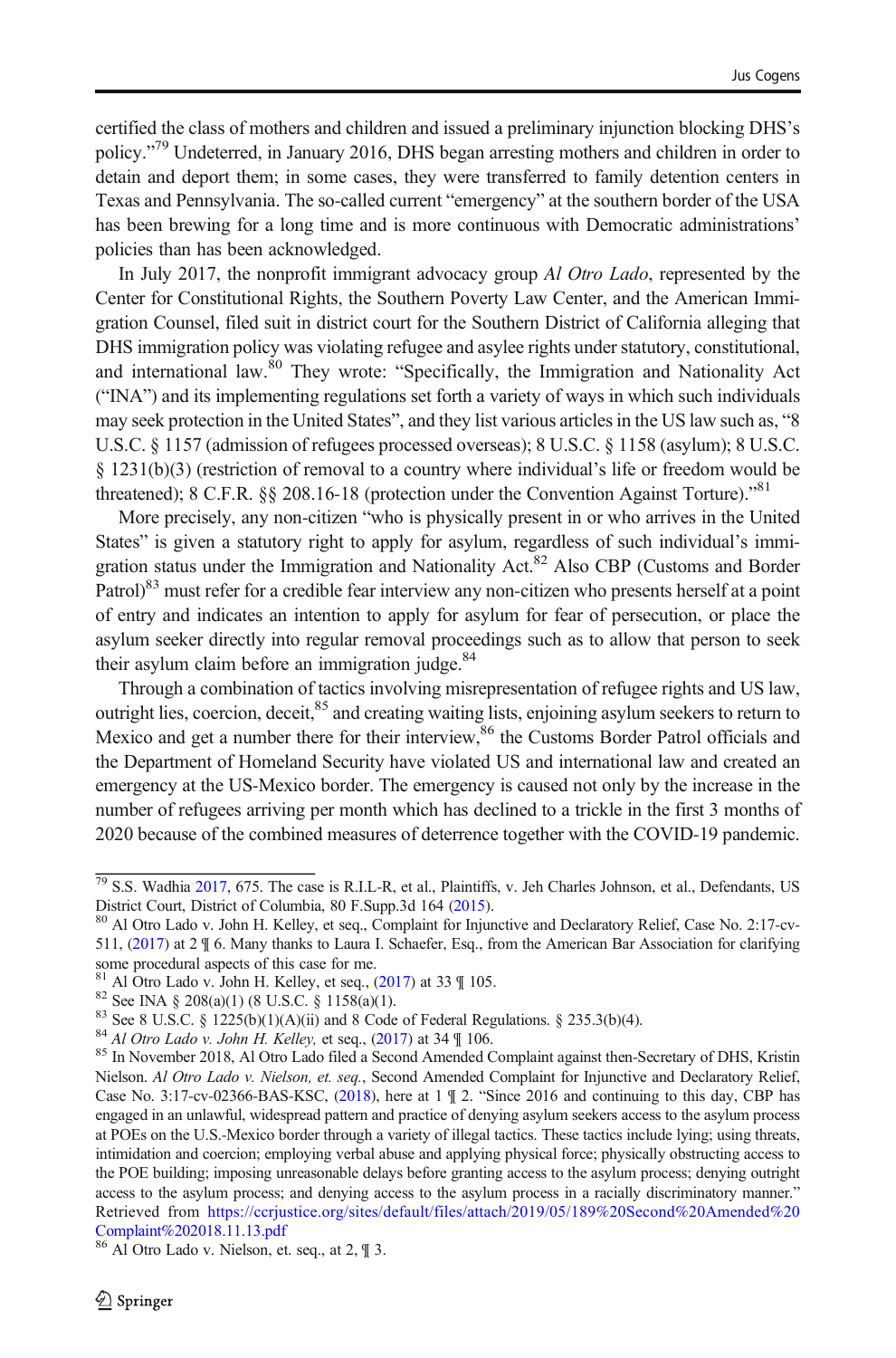The real emergency is that this crisis may be manipulated to become a state of exception, in which the constitution is suspended and the "most intense and extreme antagonism" between friend and enemy unfolds—the essence of the political according to Carl Schmitt.<sup>87</sup>

#### 6 The Demoi, Sovereignty, and Interdependence

Why did we get here? Why is it that most liberal democracies, such as the USA, Germany, Italy, the UK, France, Australia, and the list can go on, are abdicating their commitments to defend human rights, violating international law, and creating zones of lawlessness by building refugee detention centers; outsourcing the dirty work of preventing refugees from reaching their shores to lawless and failed states such as Libya or to authoritarian regimes such as Turkey; or even excising territories from their own jurisdiction, so as not to be responsible for arriving refugees? In an age of rapid transformations in which the coordinates of our everyday lives are melting into thin air, the refugee and the migrant have become the quintessential others and strangers. All the while, migratory movements are accelerating as a result of civil wars, cycles of poverty and corruption, domestic gang violence, climate change, and desertification.<sup>88</sup> In the age of *liquid modernity*, to use a felicitous expression by Zygmunt Bauman,  $89$  blaming the stranger is a way of reducing complexity and avoiding responsibility. The perception of strangers as dangers is easy, seductive, and psychologically deep-seated when human beings themselves are threatened and feel insecure. The sense of being abandoned by their own state, while being "dumped upon" to care for the poor migrant and the displaced asylum seeker in their own neighborhoods and schools, exacerbates fears among the native population that they too could easily find themselves in the predicament of the unwanted and vulnerable stranger.

Do liberal democracies have the moral, political, and intellectual resources to deal with these dynamics? Or, must they succumb to the politics of fear and ressentiment? The political philosopher, Judith Shklar, once noted that the principal task of liberal societies was not only to render justice but also to forbid cruelty.<sup>90</sup> Cruelty inflicts not only physical harm and torture but subjects its victims to humiliation and indignity. Cruelty is spreading in liberal democracies at the cost of those who are most vulnerable, whether within or without our borders. How can the politics of cruelty be avoided? How can liberal democracies respect their commitments to human rights, dignity, and solidarity while respecting the moral as well as international human rights of migrants and refugees? $91$ 

 $87$  C. Schmitt [1922] [1985](#page-24-0), 6 ("The exception, which is not codified in the existing legal order, can at best be characterized as a case of extreme peril, a danger to the existence of the state, or the like. But it cannot be circumscribed factually and made to conform to a preformed law.") See also C. Schmitt [1932] [1996,](#page-24-0) 29. Bernard Harcourt argues that an even more momentous historical and political transformation has taken place in recent years from a "state of exception" to the utilization of "counter-insurgency" techniques against the US population, in: B. Harcourt [2018,](#page-23-0) 6–7. 88 It is not the *absolute* number of migrants or their proportion of the world's population that merits attention

<sup>(</sup>they still only constitute about 3.4% of the world's population of 7 billion) but the fact that the number of migrants has grown *faster* than the world's population in this period. From 2000 to 2017, the world's population increased from 6 billion to 7 billion, whereas the rate of increase of international migration for the same time<br>period of 17 years is 50% from 175 million to 257. See "Global Migration Trends Factsheet" 2015.

 $^{89}$  Z. Bauman [2000](#page-22-0).<br><sup>90</sup> J. Shklar [1996,](#page-24-0) 23.<br><sup>91</sup> Linda Bosniak introduces the term "status non-citizens" to characterize the condition of those who not only are not de jure non-citizens but who live in various conditions of vulnerability, both de jure or de facto, in their host societies, in: L. Bosniak [2017.](#page-22-0)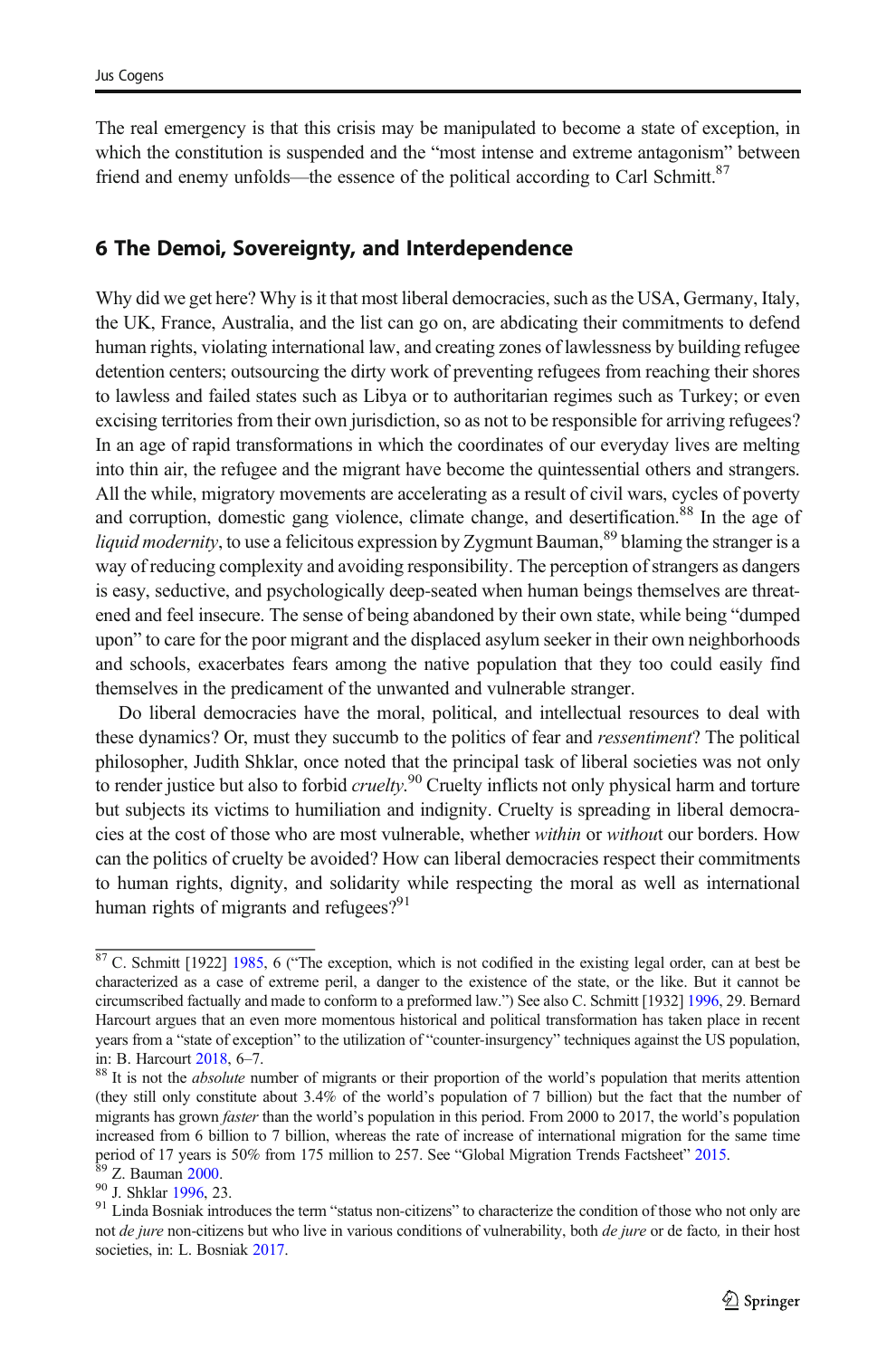From the standpoint of ideal political theory, the justification of the boundaries of the demos—that is to say, defining who counts as a member while excluding others, as strangers, aliens, the undocumented, etc.—is one of the most vexing problems in liberal-democratic theory. According to the classical formulation by Frederick Whelan, "The boundary problem is one matter of collective decision that cannot be decided democratically… We would need to make a prior decision regarding who are entitled to participate in arriving at a solution …[Democracy] cannot be brought to bear on the logically prior matter of the constitution of the group itself, the existence of which it presupposes."<sup>92</sup> Robert Dahl had observed half a century ago that the problem of how the democratic people can be legitimately constituted had been neglected by democratic theorists.<sup>93</sup>

How far does the privilege of a democratic people to define itself by constituting its rules of membership extend? Can democratic peoples simply block the entry of refugees and refuse to accept migrants? By focusing on recent developments in the application and interpretation of the 1951 Refugee Convention and states' refugee admission practices, this article has attempted to throw light on some of the empirical trends that ideal theory must heed in order to articulate a more adequate defense of the boundaries of the demos. I will distinguish among three normative positions in contemporary political philosophy that try to deal with this question: liberal nationalism, liberal internationalism, and cosmopolitan interdependence.<sup>94</sup>

Liberal nationalists claim that without well-protected borders, there can be no democratic self-governance. There must be a centralized agent of some kind that takes responsibility for protecting a country's natural and material assets, and that ensures continuity of its public culture and democratic values. Immigration and transnational movements across borders are permitted, but the regulation of their quantity and quality remain sovereign privileges. Countries may admit more or less numbers of refugees and respect the claims of asylum seekers; they have the right to regulate access to their labor markets and to turn away certain

 $\frac{92}{92}$  F.G. Whelan [1983,](#page-24-0) 22.<br><sup>93</sup> R. Dahl [1979](#page-22-0), 59–63; R. Dahl [1989,](#page-22-0) 119–131.<br><sup>94</sup> There is an additional type of refugee regime which we may call "authoritarian hospitality." Turkey is a principal example of such a regime since Turkey is a signatory to the 1951 Geneva Conventions, but it recognizes as a convention refugee only those who have become refugees because of actions originating in Europe; in other words, refugees coming from *non-European* countries are not under the protection of the Geneva Conventions but fall under Turkey's own laws and legislation covering their status via a Directive named the "Temporary Protection Directive" (Gecici Koruma Yönetmeligi, adopted in 2013). This law granted temporary protection for non-European asylum seekers who had been forced to leave and could not return to their country, while their claim for refugee status was being evaluated by the UNHCR. No clear limit was set on the duration of the temporary protection status. See "Turkey: Law of Foreigners and International Protection" [2013.](#page-25-0) With the influx of Syrian refugees, on 22 October 2014, Turkey promulgated a Temporary Protection Regulation particularly for those coming from the Syrian Arab Republic, setting out specific provisions for registration and documentation procedures. It provided refugees with the right to stay in the country until safe returns were established in Syria, regulated the issuance of Temporary Protection documentation and granted access to social benefits and services such as health, education, and (limited) entry in to the labor market. See "Turkey: Temporary Protection Regulation" [2014.](#page-25-0) Since the suspension of UNHCR's registration and resettlement activities, the Turkish Directorate General of Migration Management (DGMM) is responsible for the refugee status determination. See "Turkey: UNHCR ends registration of non-Syrian asylum seekers" [2018.](#page-25-0) Many thanks to Sibel Karadag, a Fulbright scholar at Yale during 2018–2019, for clarifying these policies for me. The type of refugee politics practiced by the Erdogan government is clearly a hybrid which relies on the ideology of extreme nationalism, while paying lip service to legal internationalism insofar as Turkey is a signatory to the 1951 Convention, and also practicing a form of Islamic cosmopolitanism. The most frequent justification for the admission of Syrian refugees into the country was that they were Muslims in need, also connected to Turkey through historical and familial ties formed during the Ottoman Empire. Thank to Jamal Greene for raising questions about refugee protection in non-liberal regimes.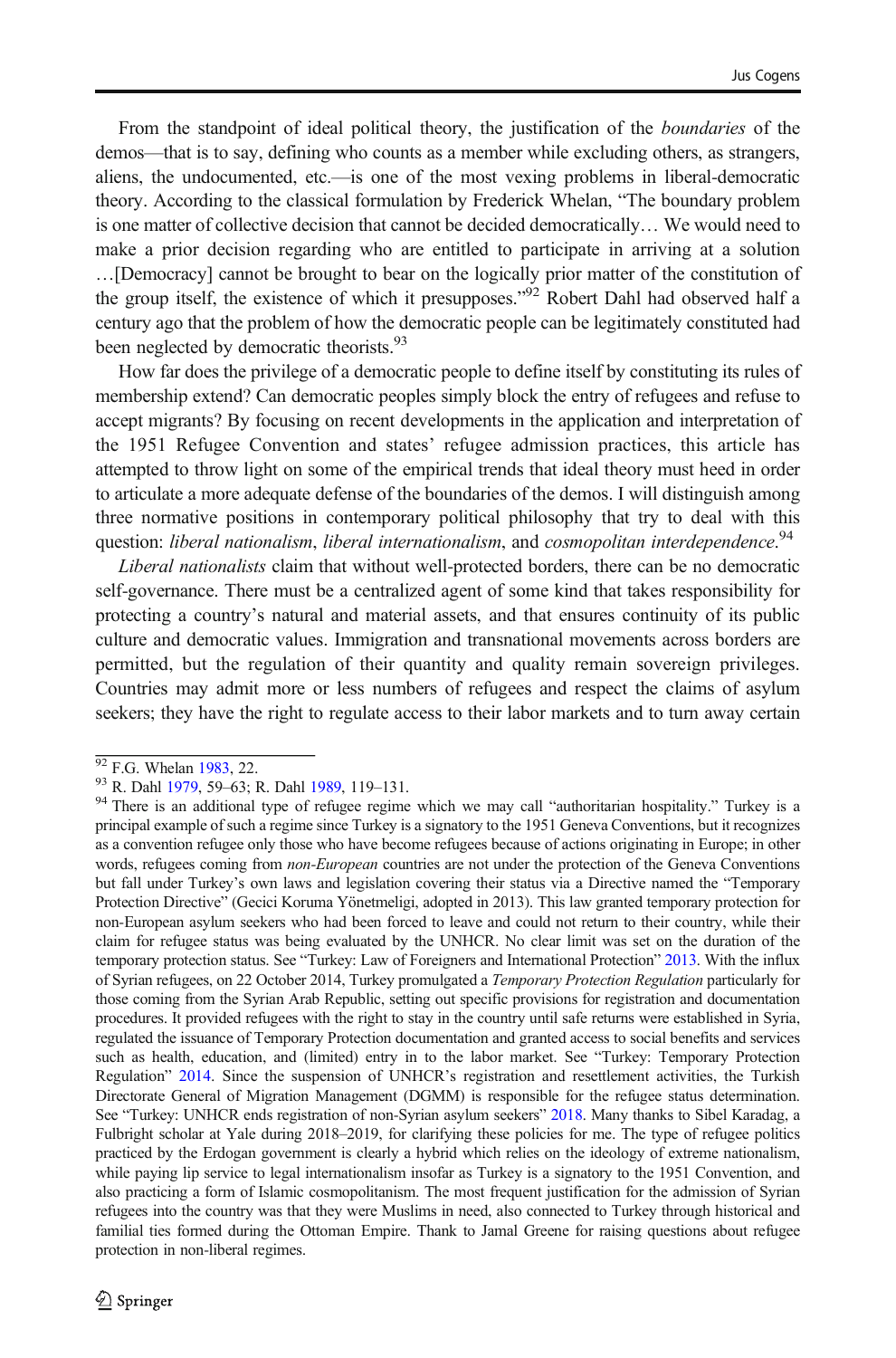strangers. Furthermore, the rights of strangers who are admitted to such societies are regulated through the sovereign determination of legislatures. Although liberal nationalists consider it desirable that their legislatures should act in accordance with international law, what counts in the first place, is "our" law, "our" precedents, and "our" values. The liberal nationalist position has a formidable array of adherents, among others: Rawls, Walzer, Nagel, and Miller.<sup>95</sup>

The weakness of the liberal nationalist position is that it neglects international law constraints on the sovereignty of the demos by constructing state sovereignty as if it were solely defined by the self-assertion of the demos. Under conditions of economic, technological, and epidemiological pressure, the two halves of liberal nationalism often come apart and liberalism is readily sacrificed to nationalism. We see this very clearly in the rise of contemporary populist movements throughout liberal democracies who consider migrant and refugee rights to be secondary, and in many cases, damaging to national interests and self-assertion.

Liberal Internationalists argue that it is wrong to think of sovereignty as a unilateral prerogative to be wielded against others.<sup>96</sup> Rather, states exist within regimes of sovereignty that change over time. The Westphalian model of the absolute jurisdiction of a central authority over all that is living and dead in its territory is a myth of the past (if it was ever a historical reality is doubtful). Liberal international sovereignty is exercised within a system of international law and is regulated by institutions like the United Nations Charter, the UDHR, and the regimes of human rights that have been created in the aftermath of World War II. $\frac{97}{2}$ States must respect their obligations under international law. In the protection of their borders, they must balance self-interest with international obligations. Such balancing is understood to be beneficial economically as well, because international prosperity requires respecting the rules of the game, be it of trade or diplomacy. While respecting their obligations under international law, states have the prerogative to define their labor market policies as they choose. Migration models that privilege meritocracy or those that give first priority to family affiliations are both acceptable. The rights of the strangers among us ought to be determined in accordance with national and regional as well as international norms.

The principal weakness of this regime, even in view of the emergent New Liberal Consensus around refugee rights, is sharply articulated by T. Alexander Aleinikoff: "In accepting a State-based refugee regime, the New Liberal Consensus approaches the international refugee regime not as a system but as a series of bilateral and multilateral bargains."<sup>98</sup> As the bilateral agreements between Italy and Libya, the multilateral agreement between Turkey and the EU, and the bilateral agreements between the USA and Mexico as well as Guatemala show, such deals are quite compatible with states shirking their responsibilities under the 1951 Convention. These arrangements encourage what I have called the

 $95$  See J. Rawls [1999,](#page-24-0) 38–39; M. Walzer [1983,](#page-24-0) 51; T. Nagel [2005](#page-23-0), 113–147. For a trenchant critique of Nagel, see J. Cohen and C.F. Sabel [2006](#page-22-0). Among liberal nationalists, David Miller seriously grapples with obligations to refugees and migrants generated by international law as well as ethical concerns. He weighs the interests of "people who are liable to be severely harmed as a result of the persecution they are undergoing," against "those of bounded political communities that are able to sustain democracy and achieve a modicum of social justice but

need closure to do this," ultimately prioritizing the latter. See D. Miller, [2016](#page-23-0).<br><sup>96</sup> See Henkin discussed above in Section [2](#page-4-0). See also M. Doyle [2018;](#page-22-0) H. Koh [1997](#page-23-0); A. Slaughter [2004,](#page-24-0) 93.<br><sup>97</sup> For an incisive account of s

<sup>165.</sup>

<sup>&</sup>lt;sup>98</sup> T.A. Aleinikoff [2018](#page-22-0), 298. The 'New Liberal Consensus,' for Aleinikoff, involves expanding the refugee definition; encouraging the housing of refugees primarily in neighboring states; aiding refugee self-reliance and employment programs; burden sharing with countries of first asylum and condemning non-entrée and xenophobia.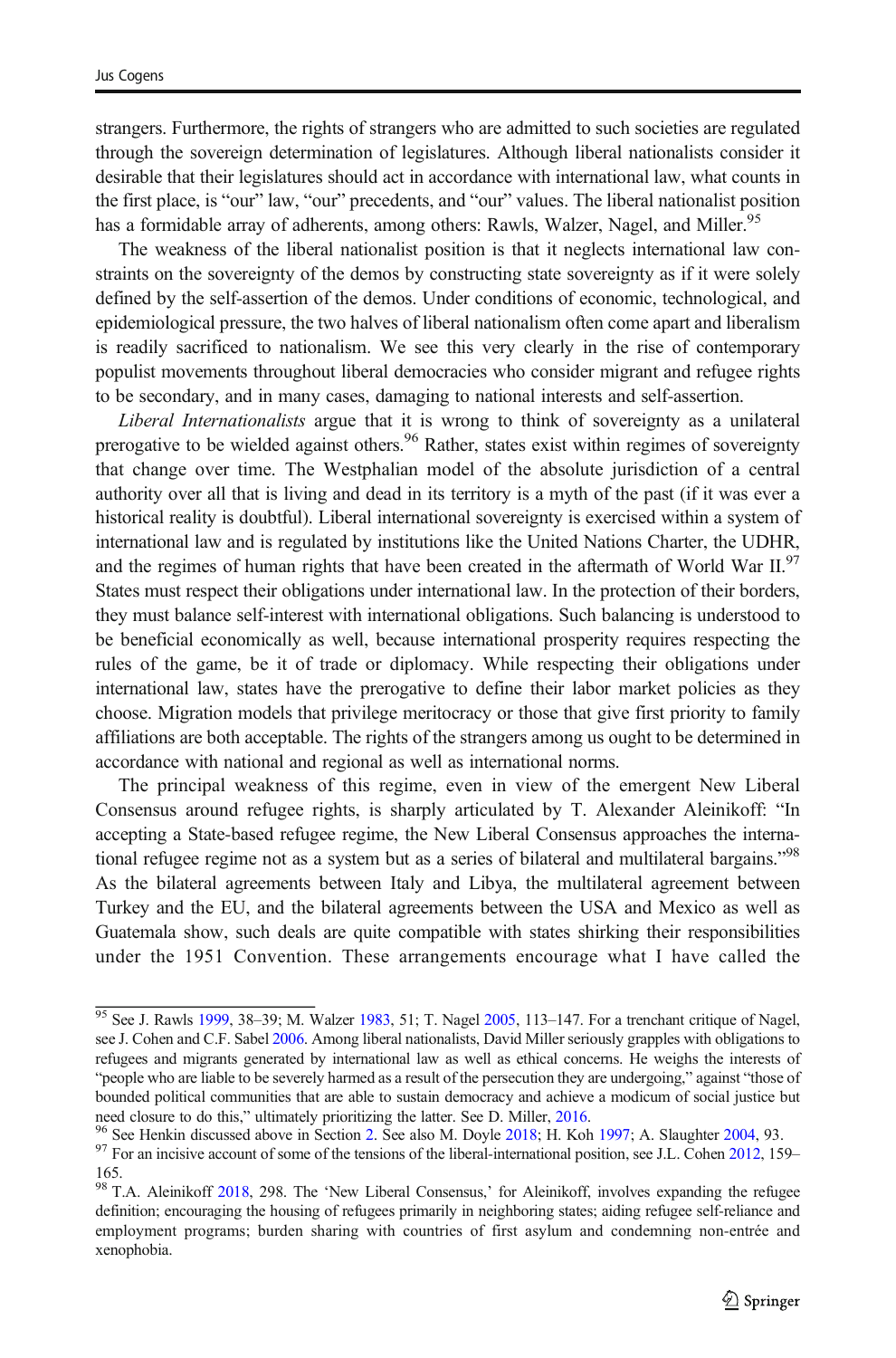deterritorialization of responsibilities by outsourcing them, by encouraging non-entrée of refugees and even by excising territory. Short of a more radical restructuring of conceptions of state sovereignty, a more robust commitment to global responsibility sharing is impossible.

Cosmopolitan Interdependence The cosmopolitan position pushes liberal internationalists beyond the perspective of the state, which, whether liberal or not, privileges an "ontology of containment" that denies the radical fluidity, historical variability and interdependence of peoples, histories, cultures, and territories on both sides of the border. Cosmopolitanism proceeds from the premise that human mobility is an anthropologically deep-seated drive of the human species, and that the regulation of human motility through national borders is quite recent in human history.<sup>99</sup>

This is not a plea for a world without borders, because democracies require jurisdictional boundaries. In that sense, the liberal nationalists are right: We must know in *whose name* the law is being enacted and how we can request accountability from those who enact it. But these jurisdictional boundaries need not be co-terminous with militarily armed and violently guarded border regimes.<sup>100</sup>

If we move our gaze below as well as above the level of the state, we see that municipalities, regions, and borderlands shape and define the interdependency of citizens and strangers. Cosmopolitans insist that migratory movements, be it for searching for work or seeking asylum, occur because of "push" and "pull" factors. What are such factors and what is our share of responsibility in enabling them, if any? The cosmopolitan perspective enjoins us to investigate and analyze, much prior to the migrant and refugee arriving at the door, how, if at all, our national and regional policies may have contributed to such movements. Both the liberal nationalist and the internationalist treat migratory movements across international borders primarily as matters to be regulated, governed, and controlled. Thus, the European Union will continue to intercept migrants at sea but unless and until economic dislocations caused by aspects of EU agricultural policy that protect French farmers at the expense of African ones are understood; unless and until state collapse in Libya is handled; unless and until the endemic corruption of some of these regimes that sell their natural resources to international corporations while letting their people starve comes to an end, people from Africa will flock to refugee boats to cross the Mediterranean.

When we consider the recent surge of migrants and refugees to the USA, we have to ask how US policy, pursued by successive Administrations, of cooperating with enforcement agencies in Honduras, Guatemala, and El Salvador has resulted in the creation of narco-states, in which the police and parts of the military are enablers of the extortionist gang violence in these countries rather than defenders of their citizens.<sup>101</sup> And if US aid is cut down to these countries in the midst of climate change that is killing their precious coffee crop, what responsibilities do we bear toward those who knock on our doors? Do our public narratives

<sup>&</sup>lt;sup>99</sup> "The Model International Mobility Convention," initiated by Michael Doyle and his colleagues, advocates a "holistic approach to human mobility" and attempts "to address growing gaps in protection and responsibility that are leaving people vulnerable," in: M. Doyle [2018,](#page-22-0) 220, 221. The Convention proceeds from a cosmopolitan premise but remains state-centric despite the wish to have the MIMC apply *erga omnes*.<br><sup>100</sup> See Matthew Longo for a detailed analysis of border cooperation regimes which have increased the powers of

shared surveillance and detention on the part of border security guards at the expense of human beings, whether nationals or refugees or asylum seekers who want to cross borders. See M. Longo [2018.](#page-23-0)<br><sup>101</sup> See R. Saviano [2019](#page-24-0), 14. ("In reality, Honduras and Central America have paid an enormous price precisely

because of US policies. The dire situation in Honduras right now is shaped by the drug market, and the world's largest consumer of cocaine is the United States.")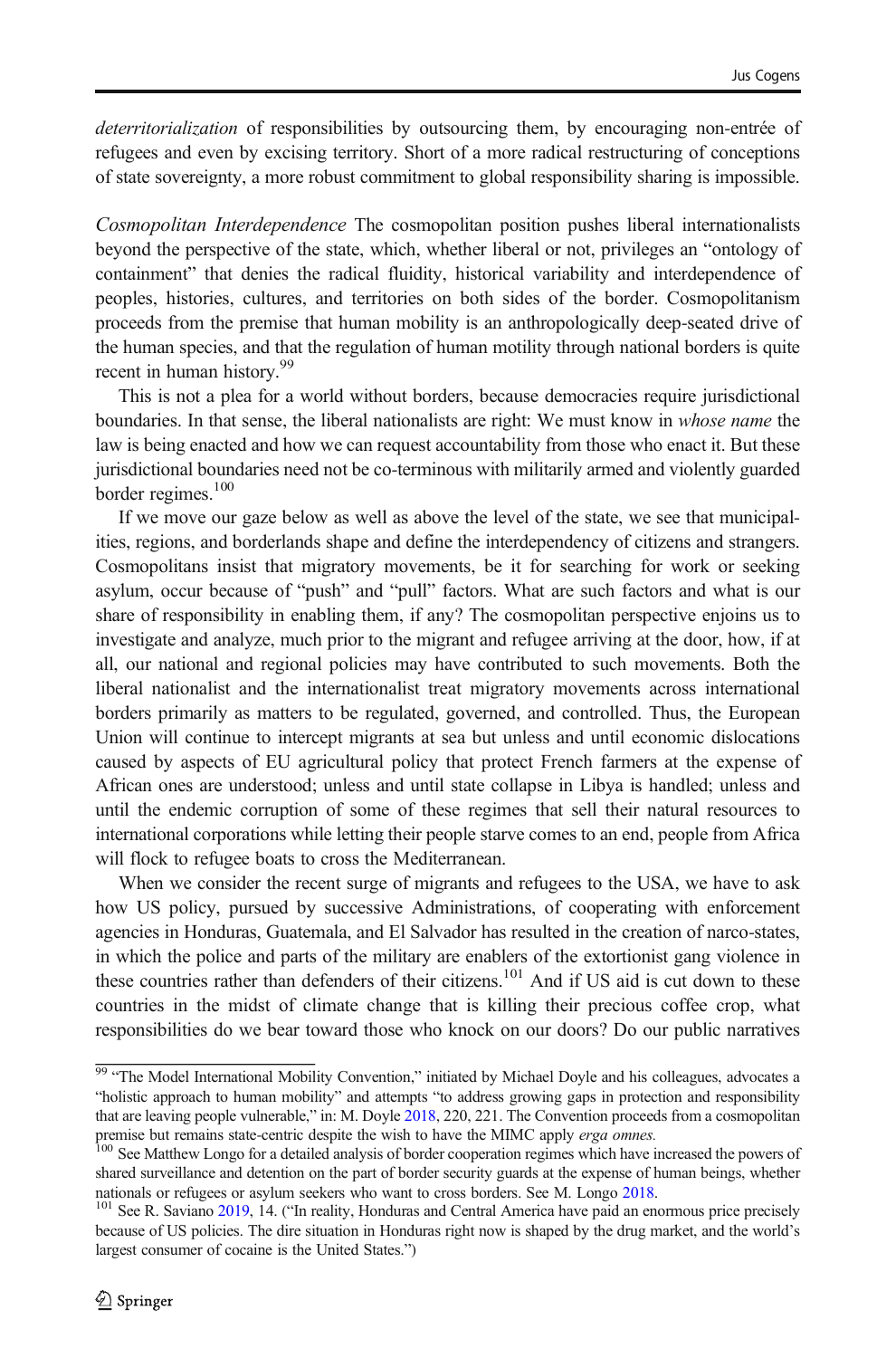criminalize the other, the stranger or do we seek for the roots of the ethical responsibilities we bear toward each other resulting from the economic and political systems we are situated in?

Two recent global compacts initiated by the UN reflect precisely the tension between liberal nationalism, liberal internationalism, and cosmopolitanism. "The Global Compact on Refugees" (December 17, 2018) emphasizes the need for a more equitable and responsibilitysharing system, "recognizing that a sustainable solution to refugee situations cannot be achieved without international cooperation" ([https://www.unhcr.org/en-us/the-global](https://www.unhcr.org/en-us/the-global-compact-on-refugees.html)[compact-on-refugees.html.](https://www.unhcr.org/en-us/the-global-compact-on-refugees.html) Accessed June 8, 2020). The Global Compact on Refugees is not legally binding; it will perform its operation through voluntary contributions to be determined by each state and relevant stake holder. In the attempt to balance respect for the sovereign equality of states with a more robust and equitable system of international cooperation, the Compact acknowledges the "generous" contributions of those states that are not signatories to the 1951 Convention to refugee protections and prevention, and encourages them to consider acceding to those instruments and recommends to States parties with reservations to the Convention to give consideration to withdrawing them. (https://www.unhcr.org/gcr/GCR [English.pdf](https://www.unhcr.org/gcr/GCR_English.pdf), A/73/12 (art II), article 6). In other words, despite cosmopolitan intentions, the Compact not only recognizes the principle of equal state sovereignty of non-compliance with the Convention but also leaves open many loopholes that excuse non-cooperative and noncomplying state behavior.

"The Global Compact for Safe, Orderly and Regular Migration" (19 September 2016) is likewise a non-binding document "that respects states' right to determine who enters and stays in their territory" [\(https://www.iom.int/global-compact-migration](https://www.iom.int/global-compact-migration)). Its goal is to enhance international governance of migrants' mobility by addressing all aspects of international migration such as humanitarian, human rights, and economic development issues while acknowledging that the refugee condition is governed by a different set of norms.<sup>102</sup>

Without a doubt, any international agreement that would depend on state cooperation and compliance has to accept the dual foundations of the legitimacy of the international state system: international human rights law and sovereign state equality. Within these limitations, the virtue of both Global Compacts is to bring into international visibility the transnational movement of peoples across borders without resolving, however, any of the contradictions of the dual legitimation system.

As E. Tendayi Achiume observes, "Achieving an ideal form of global migration governance would, in other words, require remedying the fatally flawed conception of state sovereignty at the heart of international law and which nation States are strongly incentivized to protect."<sup>103</sup> At the level of ideal theory, the task is to embed democratic self-determination in a new international law of interdependent sovereignties.

### 7 Conclusion

In our times, when the tide of history seems to be flowing in quite the opposite direction from interdependent sovereignty toward reimaginings of national autarchy and megalomaniacal visions of self-sufficiency, to reconcile democratic self-determination with a new law of

 $\frac{102}{102}$  On the distinction between refugees and migrants, see "The Global Compact for Safe, Orderly, and Regular Migration"  $2018$ , article 4.

 $^{103}$  E.T Achiume [2018,](#page-22-0) 262.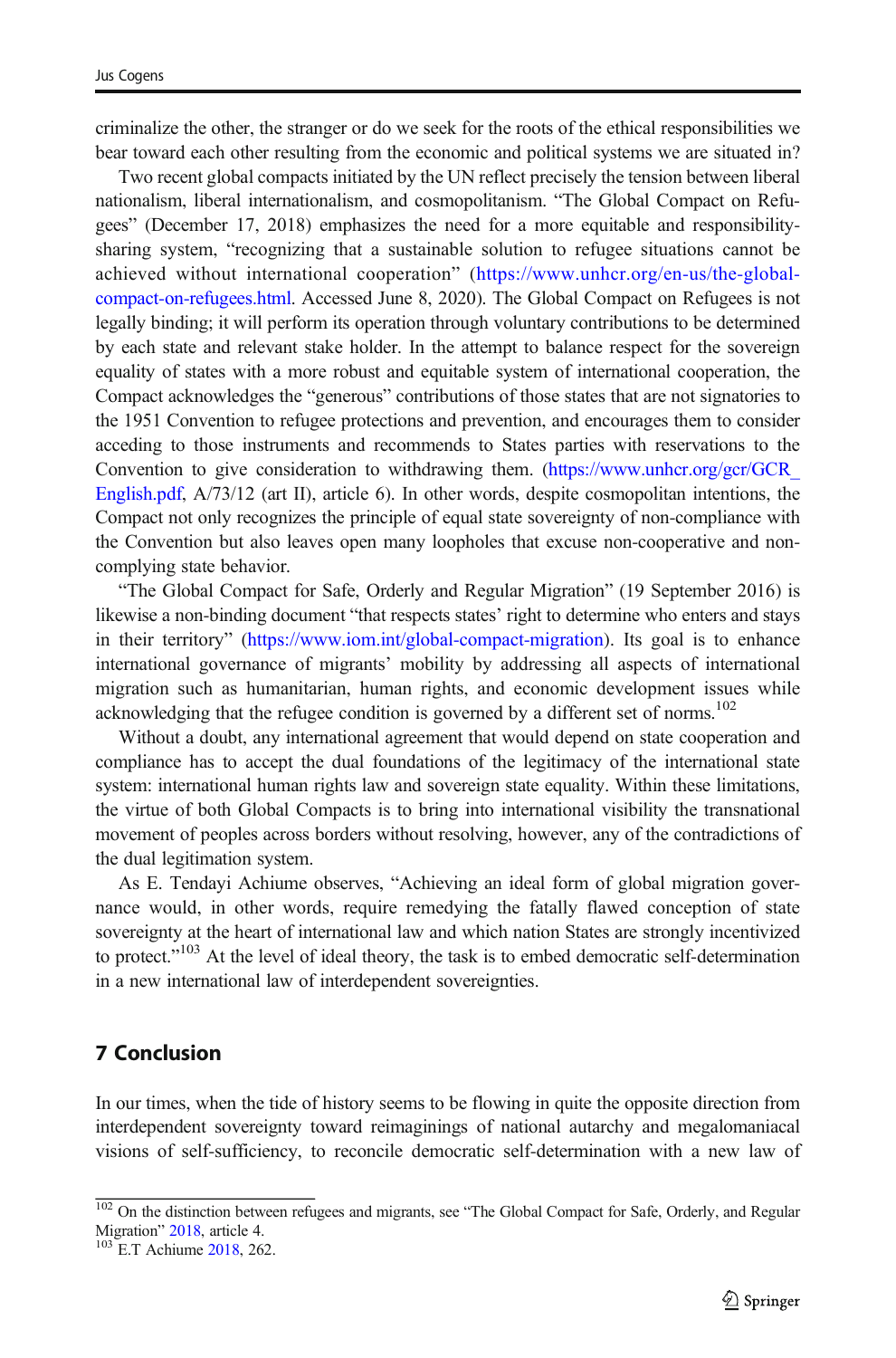interdependent sovereignties may seem like a quixotic task. But just as the COVID-19 crisis has revealed the dysfunctionality of *interdependence without solidarity*, the 1951 Refugee Convention was the product of a moment in history when the murderous dysfunctionality of the system of border controls within the European context in particular was revealed, and a small group of nations recognized their interdependence and agreed to extend fundamental human rights protection to those whom their own state had rendered most vulnerable. At a time when some of the dysfunctionalities resulting from the universalization of the post-WW II refugee regime have become quite visible, more radical thinking is required for a new conceptualization of sovereign jurisdiction and renewed respect for human lives and rights. This is a plea for strengthening the 1951 Convention by embedding it in a more rigorous system of global burden sharing than both Global Conventions call for and whose premises embody the dualism that renders them vulnerable to state manipulation, non-compliance and pressure, and particularly to the arbitrary good will of big donors.

My central argument is that the current refugee protection regime is not only inadequate for the life and well-being of the nearly 70 million displaced persons in our times, but that it also jeopardizes the demos by encouraging state practices that undermine international law. Such practices create deterritorialized zones of lawlessness at border crossing, airports, and maritime ports and encourage the excision of territories as well as the building of outsourced camps on the territories of failed states. By accepting these practices in its own name, the demos undermines its own commitments to democracy. In that sense, ideal democratic theory cannot ignore the laws and practices governing the boundaries of the demos.

In conclusion, let me emphasize that the kind of cosmopolitan perspective I am advocating is not a unitary but a pluralist one: it accepts the value as well as necessity of multiple jurisdictions of democratic self-determination. It also supports liberal internationalists in pushing the current state regime toward increased cooperation under systems of shared governance subtended by international law; but "seeing like a state" is not the sole perspective when thinking about the refugee problem. In the final analysis, refugees are displaced because of the violence and injustice committed against them by their own states, and because the political authority governing the territories in which they reside has failed to assure their membership and human rights. In that sense, one cannot deny that as long as refugees exist, their existence is an indictment of our current regime of state sovereignty as well.

Acknowledgments This article is based on a lecture first delivered at Columbia University Law School's Faculty Workshop on April 30, 2019. I am indebted to Jeremy Waldron and Bernard Harcourt for their moderation and comments during this occasion. A shorter version of this essay was offered as the John Dewey lecture at The University of Chicago on January 15, 2020. Thanks to Martha Nussbaum for her invitation to deliver the Dewey lecture. Susanna Mancini, Michel Rosenfeld, and Jamal Greene were most gracious hosts during the Cardozo/Columbia Law School's joint Seminar on "Illiberal Constitutionalism and the Future of Constitutional Democracy," on March 5, 2020. My deepest thanks go to Nishin Nathwani for his indispensable research and editorial assistance. Thanks also to Judith Resnik, Nica Siegel, Sibel Karadag, Aseem Mehta, Paul Linden-Retek, Dana Schmalz, and Itamar Mann for their research and sharing ideas with me in the last few years on these issues. I am grateful to the two anonymous readers of this journal for detailed comments and criticisms and to Claudio Corradetti for his editorial guidance.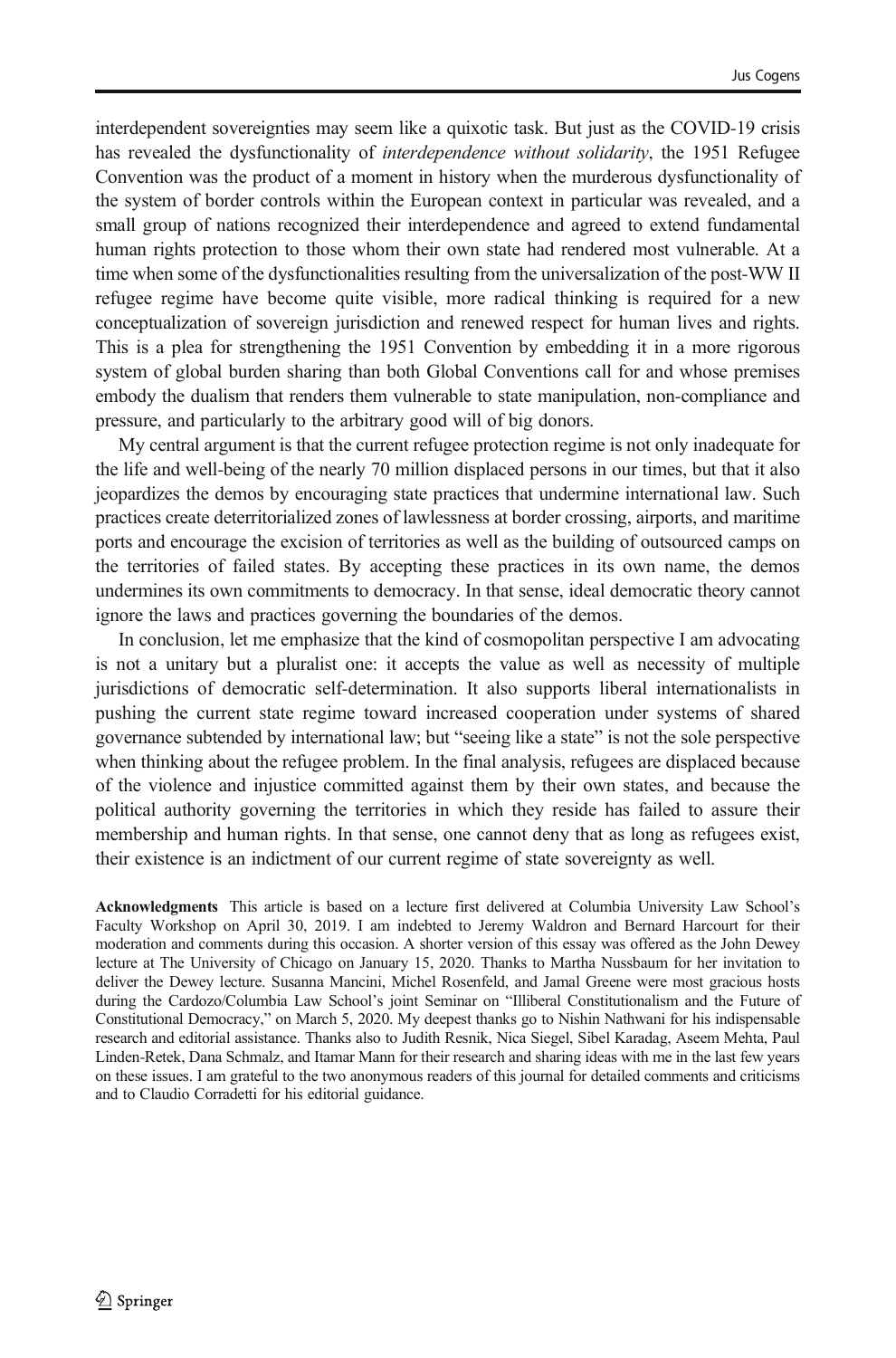#### <span id="page-22-0"></span>References

Articles, Chapters, and Books

- Abizadeh A (2008) Democratic theory and border coercion: no right to unilaterally control your own borders. Political Theory 36:37–65
- Abizadeh A (2012) On the demos and its kin: nationalism, democracy, and the boundary problem. Am Polit Sci Rev 106:867–882
- Achiume ET (2018) The fatal flaw in international law for migration. C J Transl Law 56:257–262
- Achiume ET (2019) Migration as decolonization. Stanf Law Rev 71:1509–1574
- Agamben G (1998) Homo Sacer: sovereign power and bare life. Stanford University Press, Stanford
- Aleinikoff TA (2018) Taking mobility seriously in the model international mobility convention. Ca J Transl Law 56:296–302
- Alston P (2017) The populist challenge to human rights. J Hum Rights Pract 9:1–15
- American Courts and the U.N (2017-2018) High commissioner for refugees: a need for harmony in the face of a refugee crisis. Harv Law Rev 131:1399
- Anderson L (2016) 'Creative destruction': states, identities and legitimacy in the Arab world. In: Benhabib S, Kaul V (eds) Toward new democratic imaginaries: Istanbul dialogues on Islam, culture and politics. Springer, Geneva
- Anghie A (2005) Imperialism, sovereignty and the making of international law. Cambridge University Press, Cambridge
- Arendt H (1949) Es gibt nur ein einziges Menschenrecht. Die Wandlung 754–770
- Arendt H (1967) The origins of totalitarianism. Harcourt, Brace and Jovanovich

Arendt H [1961] (1993) Between past and future: eight exercises in political thought. Penguin Books, New York Bauman Z (2000) Liquid modernity. Polity Press, Cambridge

- Benhabib S (2011) Dignity in adversity: human rights in troubled times. Polity
- Benhabib S (2013) Moving beyond false binarisms: on Samuel Moyn's the last utopia. Qui Parle 22:81–93
- Benhabib S (2016) The new sovereigntism and transnational law. Legal Utopianism, Democratic scepticism and statist realism. Global Constitutionalism, 5:109–144
- Benhabib S (2018) Exile, statelessness, and migration: playing chess with history from Hannah Arendt to Isaiah Berlin. Princeton University Press
- Benhabib S, Nathwani Nishin (forthcoming) The ethics of international refugee protection. In: The Oxford handbook of international refugee law. Oxford University Press, Oxford
- Besson S (2012) The extraterritoriality of the European convention on human rights: why human rights depend on jurisdiction and what jurisdiction amounts to Leiden. J Int Law 25:857–884
- Bosniak L (2017) Status non-citizens. In: Shachar A, Bauboeck R, Bloemraad I, Vink M (eds) The Oxford handbook of citizenship. Oxford University Press, Oxford, pp 314–336
- Butler J (2004) Precarious life: the powers of mourning and violence. Verso, London and New York
- Calamur K (2015) The flourishing black market in Syrian passports. In: The Atlantic
- Chimni BS (Forthcoming) The evolution of international refugee law: a postcolonial perspective. In: The Oxford Handbook of International Refugee Law. Oxford University Press, Oxford
- Cohen J, Sabel C (2006) Extra Rempublicam Nulla Justitia? Philos Public Aff 34:147–175
- Cohen JL (2012) Globalization and sovereignty: rethinking legality, legitimacy, and constitutionalism. Cambridge University Press, Cambridge
- Costello C (2012) Human rights and the elusive universal subject: immigration detention under international human rights and EU law. Indiana J Glob Leg Stud 19:257–303
- Dahl R (1979) After the revolution? Authority in a Good Society. Yale University Press, New Haven
- Dahl R (1989) Democracy and its critics. Yale University Press, New Haven
- Davies SE (2007) The Eurocentric 1951 convention. In: Legitimising rejection: international refugee law in Southeast Asia. Brill, Leiden, pp 23–55
- DeParle J (2017) The sea swallows people. In: The New York Review of Books, vol 64, pp 31–36
- Doyle M (2018) The model international mobility convention. C J Transl Law 56:219–238
- Eagly IV (2010) Prosecuting immigration. Northwest Univ Law Rev 104:1281
- Enria N, Gerwens S (2020) Greek-Turkish border crisis: refugees are paying the price for the EU's failure to reform its asylum system. In: EUROPP: The London School of Economics and Political Science
- Foucault M (1988) [1965] Madness and civilization: a history of insanity in the age of reason. Vintage, New York
- George S (2015) The men who pretend to be Syrian refugees. Foreign Policy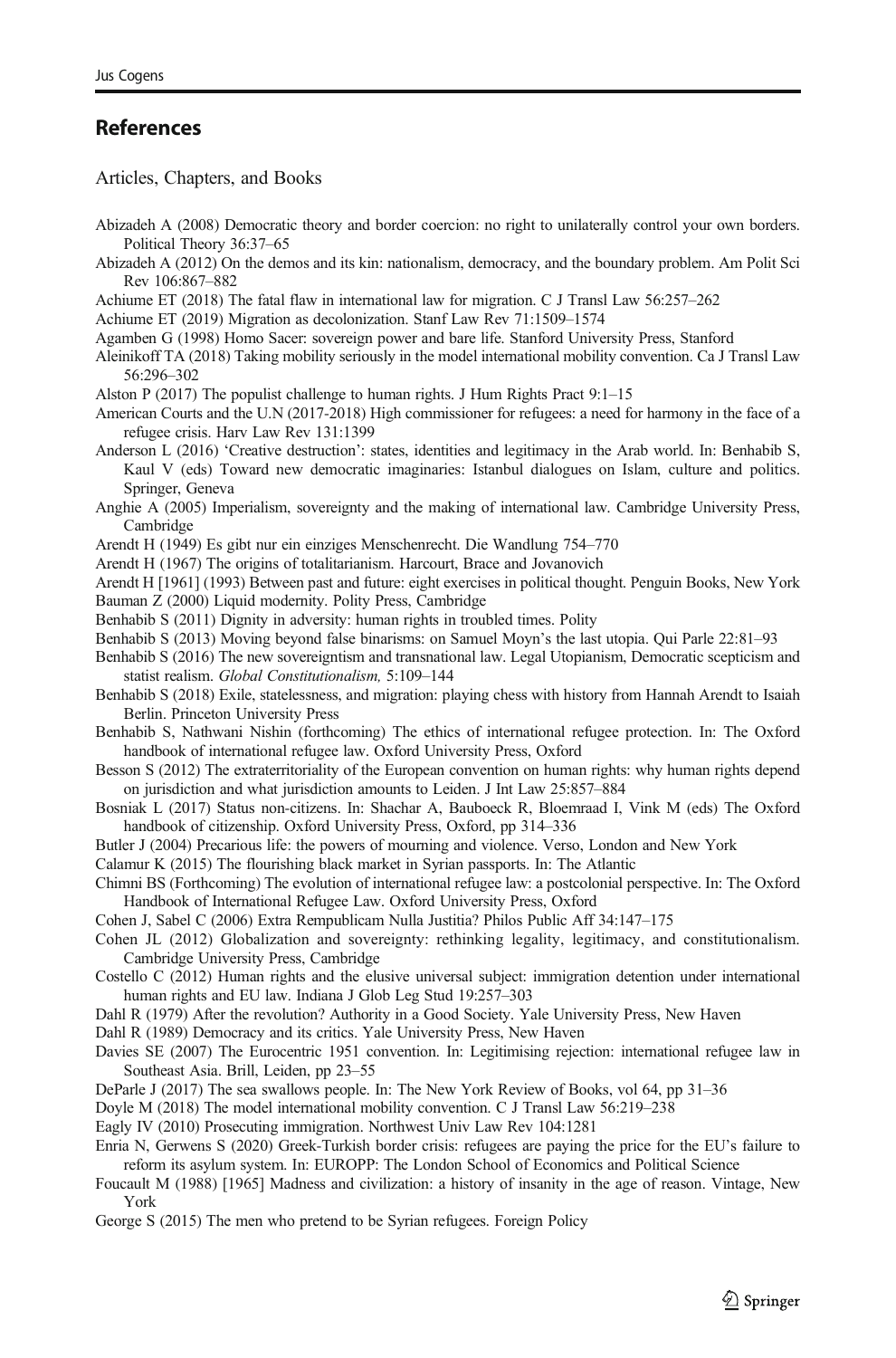<span id="page-23-0"></span>German Law Journal (2020) special issue. Border justice: migration and accountability for human rights violations, 21:3

Gibney M (2006) A thousand little Guantanamos: Western states and measures to prevent the arrival of refugees. In: Tunstall K (ed) Migration, displacement, asylum: the Oxford amnesty lectures 2004. Oxford University Press, Oxford, pp 139–160

Gordon JA (2019) Statelessness and contemporary enslavement. Routledge, New York

Gündoğdu A (2015) Rightlessness in an age of rights: Hannah Arendt and the contemporary struggles of migrants. Oxford University Press, Oxford

Harcourt BE (2018) The counterrevolution: how our government went to war against its own citizens. Basic Books, New York

Hathaway JC (1991) Reconceiving refugee law as human rights protection. J Refug Stud 4:113–131

Hathaway JC (1997) Is refugee status really elitist? An answer to the ethical challenge. In: Carlier JY, Vanheule D (eds) Europe and refugees: a challenge? (L'Europe et les réfugiés: un défi?). Kluwer Law International, The Hague, pp 79–88

Hathaway JC, Foster M (2014) The law of refugee status, 2nd edn. Cambridge University Press, Cambridge Hathaway OA (2002) Do human rights treaties make a difference? Yale Law J 111:1935–2042

Hathaway OA (2007) Why do countries commit to human rights treaties? J Confl Resolut 51:588–621

Heller C, Pezzani L, Mann I, et al (2018) 'It's an act of murder': how Europe outsources suffering as migrants drown. The New York Times

Henkin L (1999) That S word: sovereignty, and globalization, and human rights, et cetera. Fordham Law Rev 68: 1

Heyns C, Viljoen F (2002) The impact of the United Nations human rights treaties on the domestic level. Kluwer Law International, The Hague

Hirsch AL, Bell N (2017) The right to have rights as a right to enter: addressing a lacuna in the international refugee protection regime. Hum Rights Rev 18:417–437

Hobbes T (1968) [1651] Leviathan. In: Penguin Books

Hopgood S (2013) The endtimes of human rights. Cornell University Press, Ithaca

Ignatieff M (2005) Introduction: American exceptionalism and human rights. In: Ignatieff M (ed) American exceptionalism and human rights. Princeton University Press, Princeton

Inlender T (2009) Status quo or sixth ground? Adjudicating gender asylum claims. In: Benhabib S, Resnik J (eds) Migration and mobilities: citizenship, borders and gender. New York University Press, New York and London, pp 356–380

Kanno-Youngs Z, Shear MD, Habeman M (2020) Trump prepares to tighten border with Mexico. In: The New York Times, vol 9

Kelsen H (1960) Sovereignty and international law. Georget Law J 48:627–640

Kesby A (2012) The right to have rights: citizenship, humanity, and international law. Oxford University Press, Oxford

Koh HH (1997) Why do nations obey international law? (review essay). Yale Law J 106:2599–2659

Longo M (2018) The politics of borders: sovereignty, security, and the citizen after 9/11. Cambridge University Press, Cambridge

Mann I (2016) Humanity at sea: maritime migration and the foundations of international law. Cambridge University Press

Mann I (2018) Maritime legal black holes: migration and rightlessness in international law. Eur J Int Law 29: 347–372

Mekhennet S, Booth W (2015) Migrants are disguising themselves as Syrians to enter Europe. Washington Post Miller D (2016) Strangers in our midst: the political philosophy of immigration. Harvard University Press

Mittelstadt M, Speaker B, Meissner D, Chishti M (2011) Through the prism of national security: major immigration policy and program changes in the decade since 9/11. Migration Policy Institute

Moreno-Lax V, Lemberg-Pedersen M (2019) Border-induced displacement: the ethical and legal implications of distance-creation through externalization. Questions of International Law

Moyn S (2010) The last utopia: human rights in history. Harvard University Press

Moyn S (2018) Not enough: human rights in an unequal world. Harvard University Press, Cambridge

Nagel T (2005) The problem of global justice. Philos Public Aff 33:113–147

Nathwani Niraj (2000) The purpose of asylum. Int J Refug Law 12:354–379

Nyabola N (2019) The end of asylum. Foreign Affairs

Phillips J (2012) The 'Pacific solution' revisited: a statistical guide to the asylum seeker caseloads on Nauru and Manus Island. Social Policy Section, Department of Parliamentary Services, Parliament of Australia

Posner EA (2014a) The twilight of human rights law: inalienable rights series. Oxford University Press, Oxford Posner EA (2014b) The case against human rights. The Guardian

Rancière J (2004) Who is the subject of the rights of man? S Atl Q 103:297–310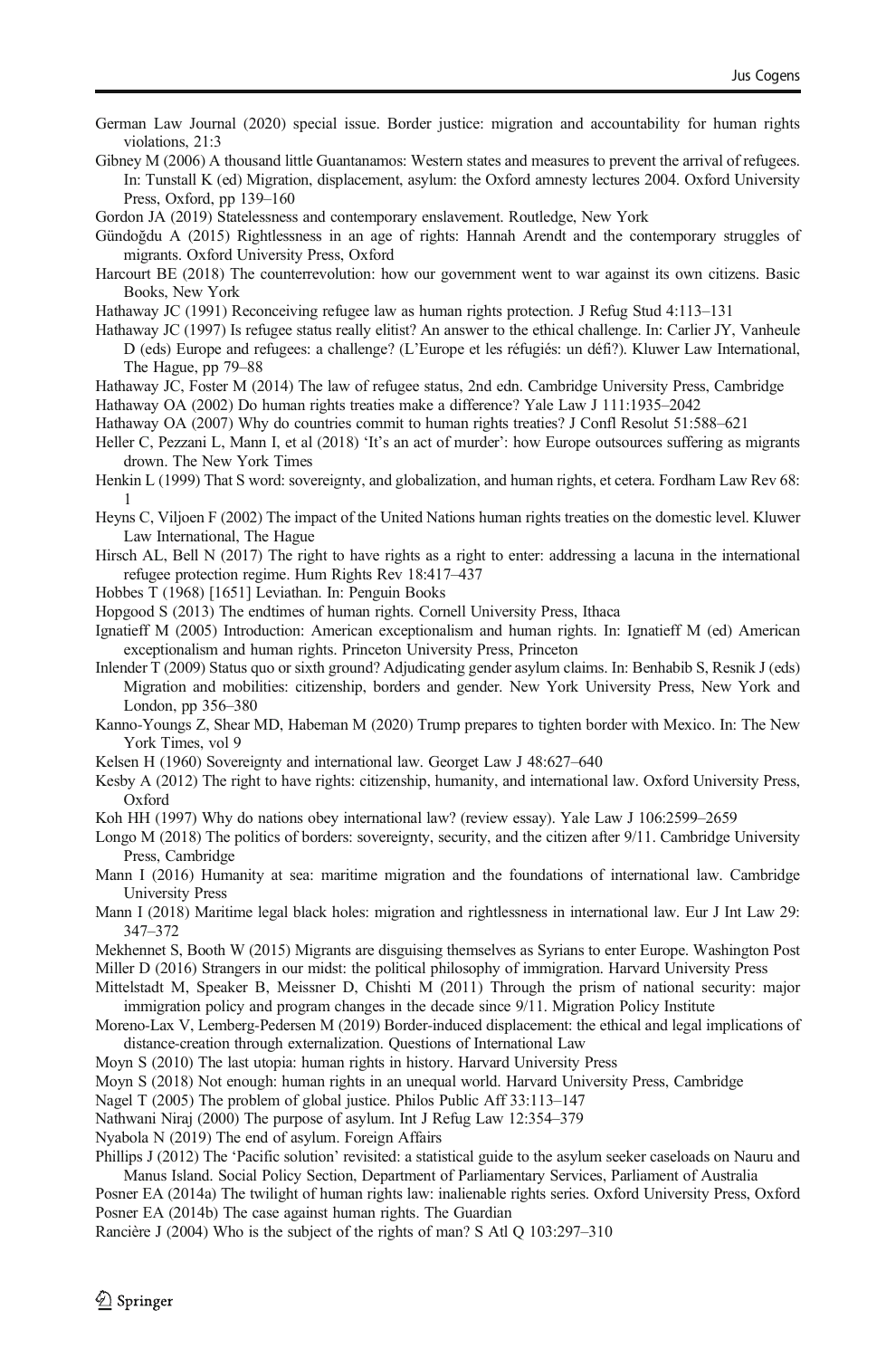<span id="page-24-0"></span>Rawls J (1999) The law of peoples. Harvard University Press, Cambridge

Resnik J (2016) "Within its jurisdiction": moving boundaries, people, and the law of migration. Proc Am Philos Soc 160:117–159

Risse T, Ropp SC, Sikkink K (eds) (2013) The persistent power of human rights: from commitment to compliance. Cambridge University Press, Cambridge

Sanchez T, King J, Hernández L, Cabanatuan M (2020) Stricken cruise ship to dock in Oakland; governor, mayor defend decision; others wary. San Francisco Chronicle

Sassen S (2015) Losing control?: sovereignty in the age of globalization. Columbia University Press, New York

Saviano R (2019) The migrant caravan: made in USA. In: The New York Review of Books, vol 63

Schmitt C (1985) Political theology: four chapters on the concept of sovereignty. MIT Press, Cambridge

Schmitt C (1996) The concept of political. MIT Press, Cambridge

Scott JC (1998) Seeing like a state: how certain schemes to improve the human condition have failed. Yale University Press, New Haven

- Shklar J (1996) The liberalism of fear. In: Rosenblum N (ed) Liberalism and the moral life. Harvard University Press, Cambridge
- Sikkink K (2011) The justice cascade: how human rights prosecutions are changing world politics. W.W. Norton & Co, New York

Sikkink K (2017) Evidence for hope: making human rights work in the 21st century. Princeton University Press, Princeton

Simmons BA (2009) Mobilizing for human rights: international law in domestic politics. Cambridge University Press, Cambridge

Slaughter A-M (2004) A new world order. Princeton University Press, Princeton

Trai Le TT (1994) The legal status of the refugee in the United States. Am J Comp Law Supp 42:576–615

"Trump prepares to tighten border with Mexico," (2020) New York times, March 18, 2020, A9

Wadhia SS (2017) Is immigration law national security law? Emory Law J 66:669

Walzer M (1983) Spheres of justice: a defense of pluralism and equality. Basic Books, New York

Weis P (1954) The international protection of refugees. Am J Int Law 48:193–221

Weiss P (1971) Human rights and refugees. Israel Yearbook on Human Rights 35–50

Whelan FG (1983) Prologue: democratic theory and the boundary problem. Nomos 25:13–47

Wong D (2013) Sovereignty sunk? The position of "sinking states" at international law. Melbourne J Int Law 14: 346–391

#### Legal Cases

Al Otro Lado v John H Kelley, et seq, Complaint for Injunctive and Declaratory Relief (2017) US District Court for the Central District of California 3:17-cv-02366-BAS-KSC [2:17-cv-05111] <[https://ccrjustice.](https://ccrjustice.org/sites/default/files/attach/2017/07/AOL%20Complaint%207.12.2017.pdf) [org/sites/default/files/attach/2017/07/AOL%20Complaint%207.12.2017.pdf>](https://ccrjustice.org/sites/default/files/attach/2017/07/AOL%20Complaint%207.12.2017.pdf)

Al Otro Lado v Nielson, et seq, Second Amended Complaint for Injunctive and Declaratory Relief (2018) US District Court for the Southern District of California 17-cv-02366-BAS-KSC [<https://ccrjustice.](https://ccrjustice.org/sites/default/files/attach/2019/05/189%20Second%20Amended%20Complaint%202018.11.13.pdf) [org/sites/default/files/attach/2019/05/189%20Second%20Amended%20Complaint%202018.11.13.pdf](https://ccrjustice.org/sites/default/files/attach/2019/05/189%20Second%20Amended%20Complaint%202018.11.13.pdf)>

Boumediene v Bush (2008) 553 U.S. 723 [<https://supreme.justia.com/cases/federal/us/553/723/>](https://supreme.justia.com/cases/federal/us/553/723/)

Department of Homeland Security, et al v New York, et al [2020] Supreme Court of the United States 19A785 [<https://www.law.cornell.edu/supremecourt/text/19A785>](https://www.law.cornell.edu/supremecourt/text/19A785)

Hamdan v Rumsfeld (2006) 548 U.S. 557 <[https://supreme.justia.com/cases/federal/us/548/557/>](https://supreme.justia.com/cases/federal/us/548/557/)

Hamdi v Rumsfeld (2004) 542 U.S. 507 [<https://supreme.justia.com/cases/federal/us/542/507/>](https://supreme.justia.com/cases/federal/us/542/507/)

R v Immigration Appeal Tribunal, Ex parte Shah (1997) United Kingdom: Court of Appeal (England and Wales) Imm AR 145 (Eng. HV, Oct. 25. 1996) <[https://www.refworld.org/cases,GBR\\_CA\\_CIV,3ae6b67f0.html>](https://www.refworld.org/cases,GBR_CA_CIV,3ae6b67f0.html)

RIL-R, et al, Plaintiffs, v Jeh Charles Johnson, et al, Defendants (2015) United States District Court, District of Columbia 80 F.Supp.3d 164 [<https://www.leagle.com/decision/infdco20150220f84](https://www.leagle.com/decision/infdco20150220f84)>

Conventions, Charters, Declarations, Statutes

Cartagena declaration on refugees (1984) <[https://www.refworld.org/docid/3ae6b36ec.html>](https://www.refworld.org/docid/3ae6b36ec.html)

Convention governing the specific aspects of refugee problems in Africa (1969) <[https://www.refworld.](https://www.refworld.org/docid/3ae6b36018.html) [org/docid/3ae6b36018.html>](https://www.refworld.org/docid/3ae6b36018.html)

Convention on the elimination of all forms of discrimination against women (1979) (1259 UNTS 13) [<https://www.refworld.org/docid/3ae6b3970.html](https://www.refworld.org/docid/3ae6b3970.html)>